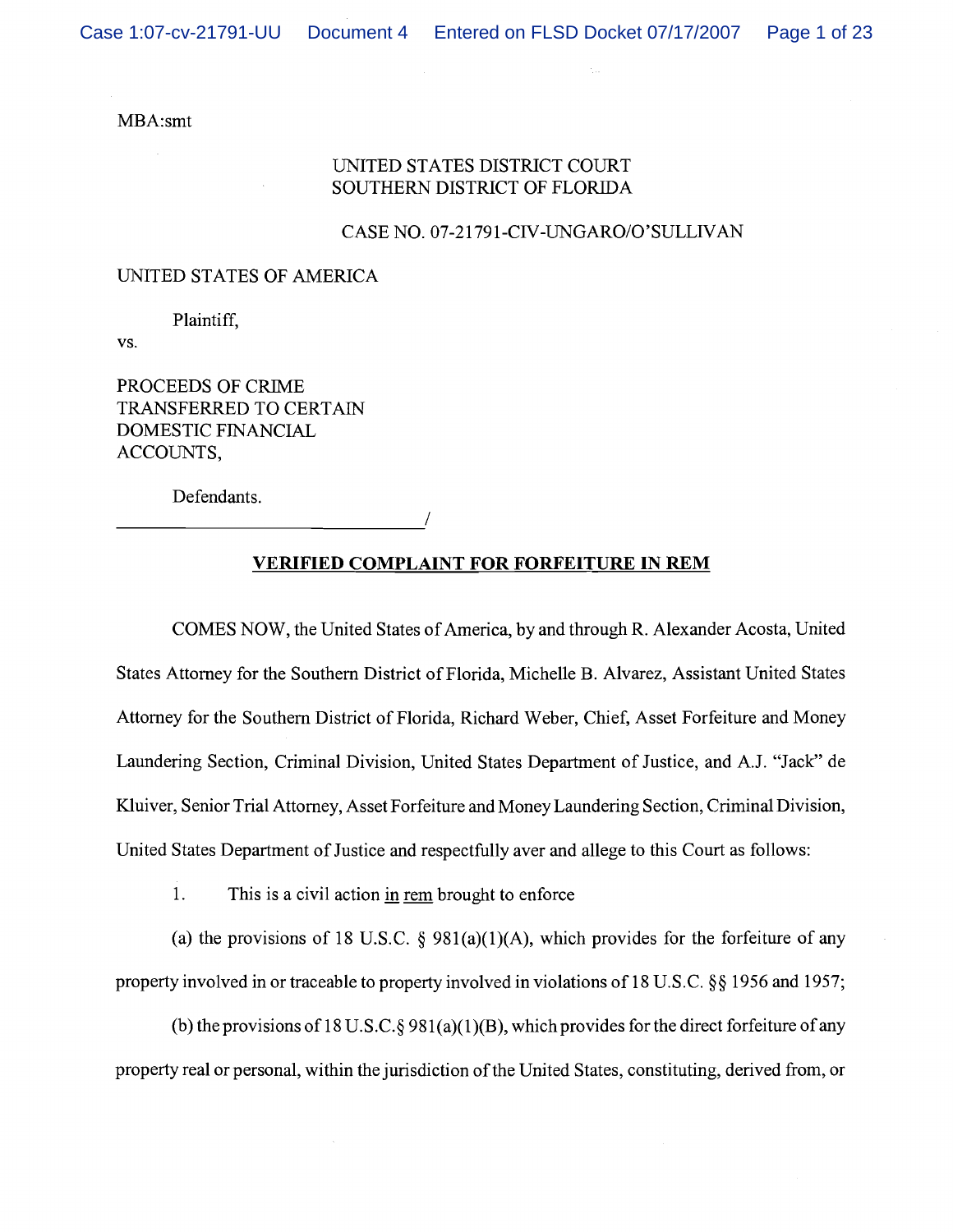traceable to any proceeds obtained directly or indirectly from an offense against a foreign nation, and property used to facilitate such offense where the foreign offense is conduct described in subsection 1956(~)(7)(B)(iii) or (iv), is punishable within the jurisdiction of the foreign nation by imprisonment for a term exceeding one year, and would be punishable under the laws of the United States by imprisonment for a term exceeding one year if the act or activity constituting the offense had occurred within the jurisdiction of the United States;

(c) the provisions of 18 U.S.C. *5* 98l(a)(l)(C) which provides for the direct forfeiture of any property, real or personal, which constitutes or is derived from proceeds traceable to a violation of any offense constituting "specified unlawful activity" as defined in section 1956(c)(7); and

(d) the provisions of 18 U.S.C. *5* 984, which provides that, within one year of the commission of the money laundering offense giving rise to the forfeiture, identical property may be forfeited when it is in the form of funds deposited in an account in a financial institution and found in the same place or account as the property involved in the offense that is the basis for the forfeiture.

2. This Court has subject matter jurisdiction over this action by virtue of 28 U.S.C. *55*  1345 and 1355(a) and (b), and 18 U.S.C. *5* 981(a)(l)(A), (B) and (C).

3. Venue is proper within this judicial district pursuant to Title 28, United States Code, Section 1355(b)(1). The defendant named financial accounts shall be restrained or seized pursuant to an order issued by this Court served by agents working for Immigration and Customs Enforcement. The financial accounts thereby will be within the jurisdiction of this Court during the pendency of this action.

4. The plaintiff is the United States of America, a sovereign nation that is authorized to sue.

 $-2-$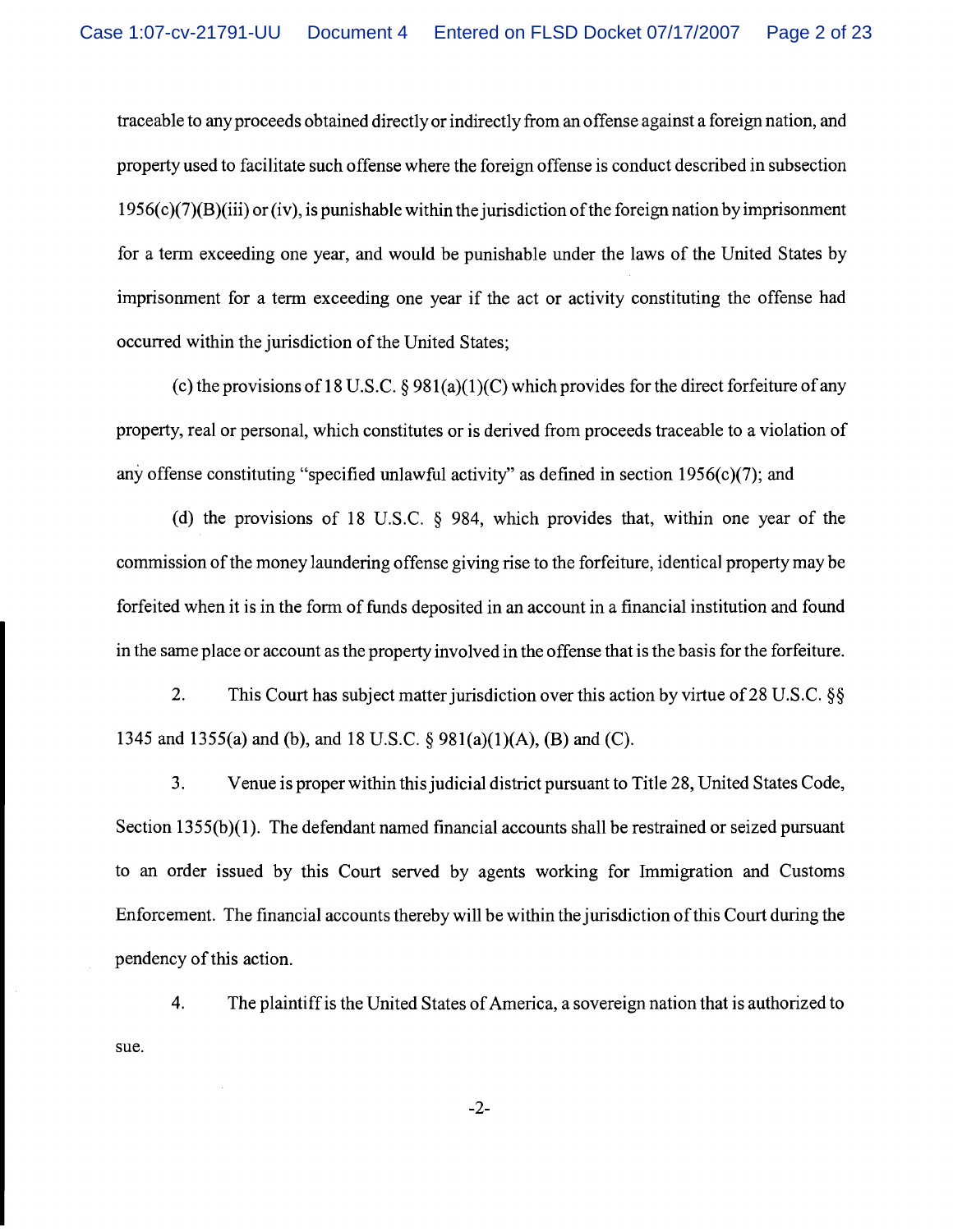Case 1:07-cv-21791-UU Document 4 Entered on FLSD Docket 07/17/2007 Page 3 of 23

5. The defendants, whch are either the proceeds of, property involved in, or property traceable to the proceeds of violations of U.S. and foreign law, as set forth herein, are more particularly described as follows:

- A. All assets in account 56X-005609 in the name of East West Bancorporation and in the custody of Atlas One Financial Group, LLC;
- B. All assets in account 56X-007423 in the name of East West Bancorporation and in the custody of Atlas One Financial Group, LLC;
- C. All assets in account 56X-0065 16 in the name of Swiss Costa Rica Trade Corp. and in the custody of Atlas One Financial Group, LLC;
- D. All assets in account 56X-001558 in the name of Rottenberg Corporation and in the custody of Atlas One Financial Group, LLC;
- E. All assets in account 56X-005757 in the name of East West Bancorporation and in the custody of Atlas One Financial, Group LLC;
- F. All assets in account 56X-006565 in the name of B.P.C., SA and in the custody of Atlas One Financial, Group LLC;
- G. All assets in account 56X-001541 in the name of Bactra Corporation and in the custody of Atlas One Financial Group, LLC;
- H. All assets in account 56X-001574 in the name of Bactra Corporation and in the custody of Atlas One Financial, Group LLC;
- I. All assets in account 3106145659 in the name of Pierfrancesco Munari and in the custody of Citibank;
- J. All assets in account 2606404233 in the name of Pierfrancesco Munari and in the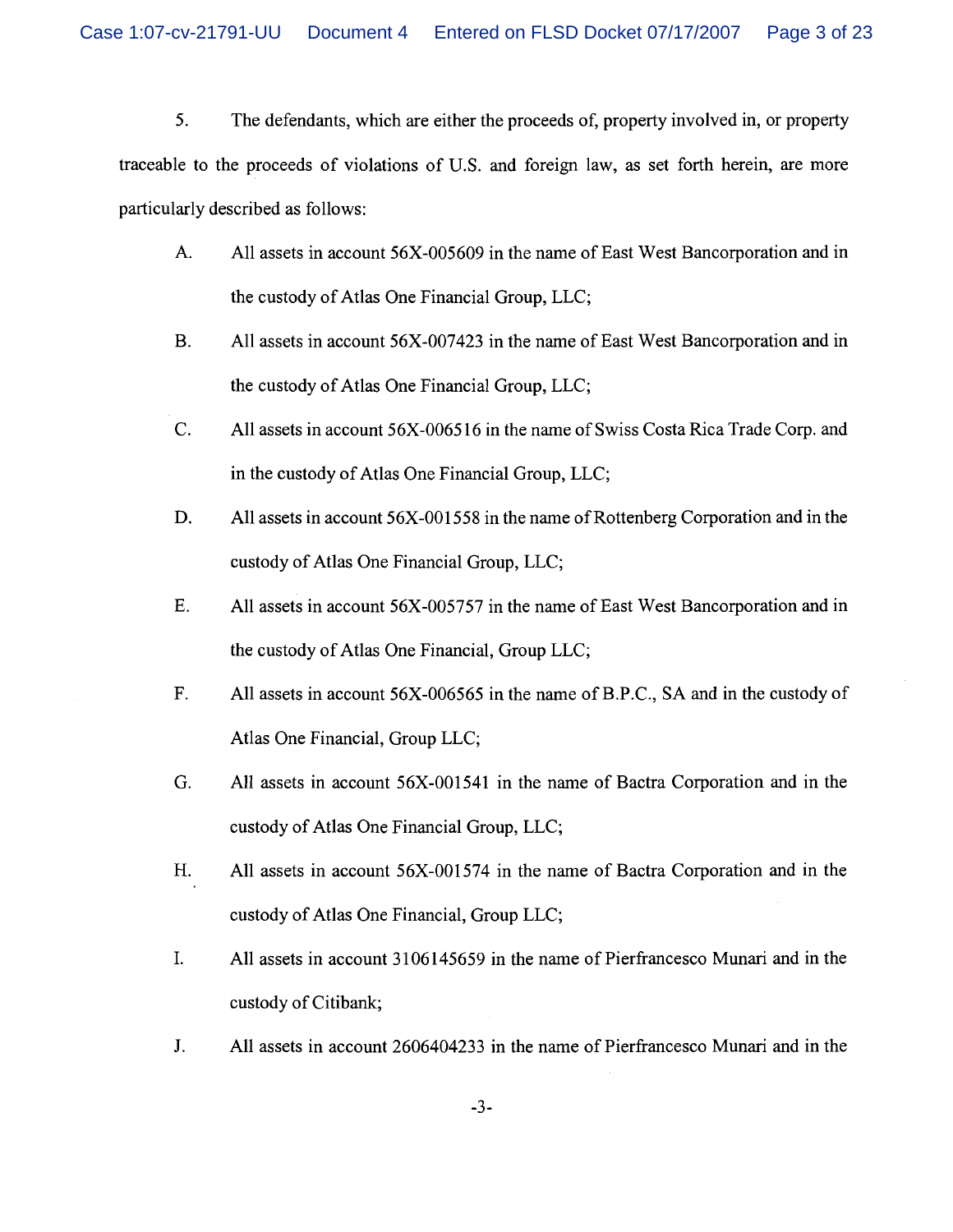custody of Citibank;

- K. All assets in account 15B-07B79 in the name of Romanian Corporation and in the custody of Merrill Lynch:
- L. All assets in account 163-23610 in the name of Pierfiancesco Munari and in the custody of Merrill Lynch:
- M. All assets in account 163-07283 in the name of Concejo de Capital Hanne and in the custody of Memll Lynch;
- N. All assets in account 476-159893 in the name of JJ Trading and in the custody of Morgan Stanley Dean Witter;
- 0. All assets in account 4736-0 164 (also known as account 9077049 178) in the name of Romanian Bancorporation and in the custody of Wachovia Securities;
- P. All assets in account 6387-1 147(also known as account 9077062719) in the name of East West Bancorporation and in the custody of Wachovia Securities;
- Q. All assets in account 302-00282 in the name of Runneyrnede and in the custody of Lazard Asset Management LLC
- R. All assets in account **AE** 82429 SF in the name of Shamah and in the custody of UBS Paine Weber;
- S. All assets in account 95 1-90050 in the name of Alamein Holding and in the custody of First Allied Securities;

6. The defendants set forth in paragraph 5 above are subject to forfeiture pursuant to 18 U.S.C.  $\S$  981(a)(1)(A) because they represent property involved in transactions or attempted transactions in violation of Sections 1956(a)(1)(B)(i), 1956(a)(2)(B)(i), 1956(h) and 1957 of Title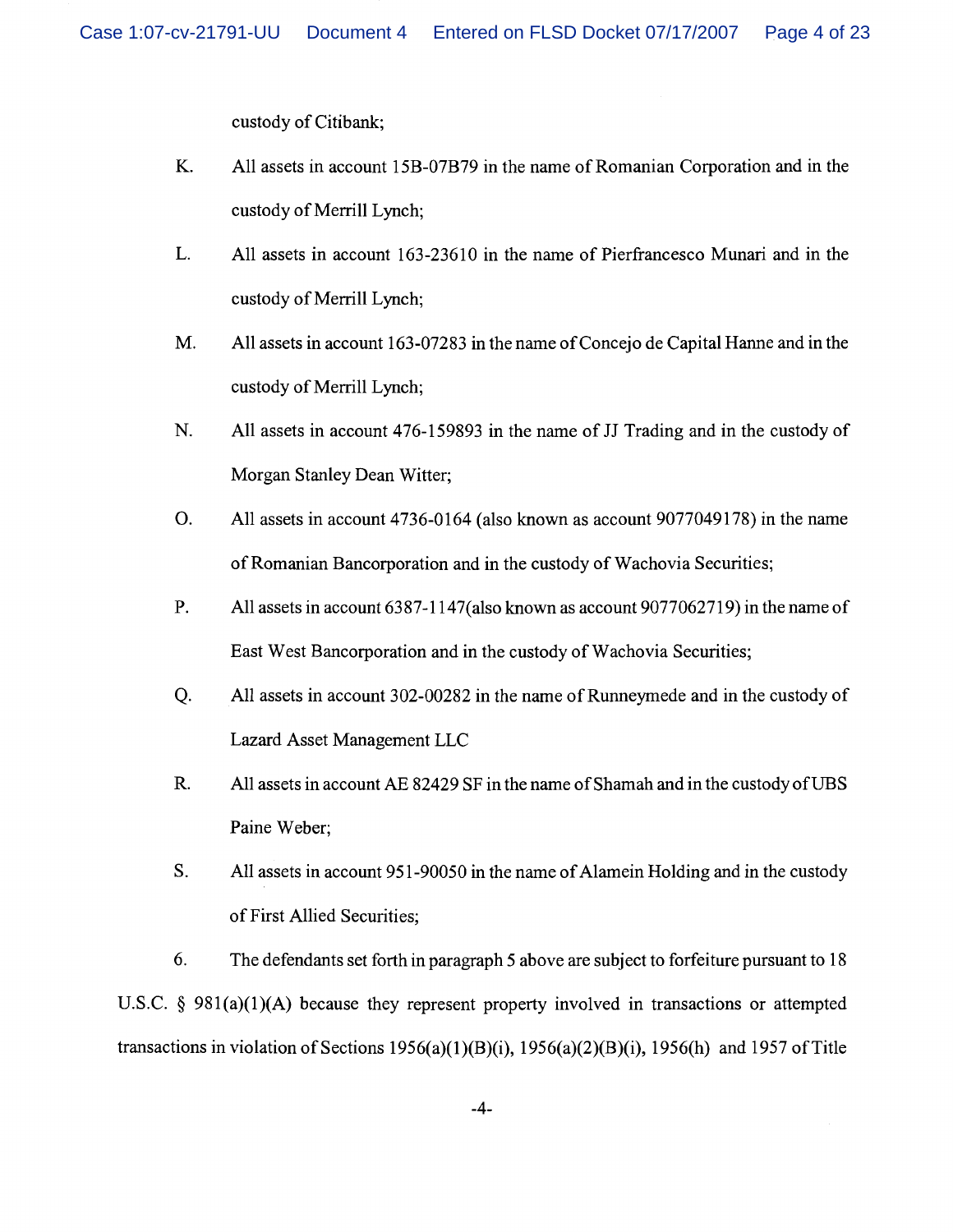18, United States Code, or are traceable to property involved in such transactions. To the extent that the funds presently in the domestic financial accounts to which the laundered funds were transferred are not directly traceable to the property involved in the violations of Sections 1956 and 1957 or a conspiracy to commit same, they represent identical property found in the same place or account from which the property involved in the offense was removed, and are therefore subject to forfeiture pursuant to 18 U.S.C. *5* 984.

7. The defendants set forth in paragraph 5above are subject to forfeiture pursuant to 18 U.S.C. § 981(a)(1)(B) because the relevant assets are personal property, within the jurisdiction of the United States, constituting, derived from, or traceable to proceeds obtained directly or indirectly from offenses against a foreign nation, and property used to facilitate such offenses, where the foreign offenses are conduct described in subsection  $1956(c)(7)(B)(iii)$  or (iv), are punishable within the jurisdiction of the foreign nation by imprisonment for a term exceeding one year, and would be punishable under the laws of the United States by imprisonment for a term exceeding one year if the act or activity constituting the offenses had occurred within the jurisdiction of the United States.

8. The defendants set forth in paragraph 5above are subject to forfeiture pursuant to 18 U.S.C.  $\S$  981(a)(1)(C) because the relevant assets are personal property, which constitutes or is derived from proceeds traceable to a violation of offenses constituting "specified unlawful activity" as defined in section 1956(c)(7), or a conspiracy to commit such offenses, to wit, an offense against a foreign nation under 18 U.S.C. *5* 1956(c)(7)(B)(iii), namely, fraud against, or any scheme or attempt to defraud, a foreign bank; an offense against a foreign nation under 18 U.S.C. *5*   $1956(C)(7)(B)(iv)$ , which involved the bribing of a foreign public official, or  $1956(c)(7)(A)$ , violations of 18 U.S.C. *5* 2314, which involved the transportation, transfer or transmission of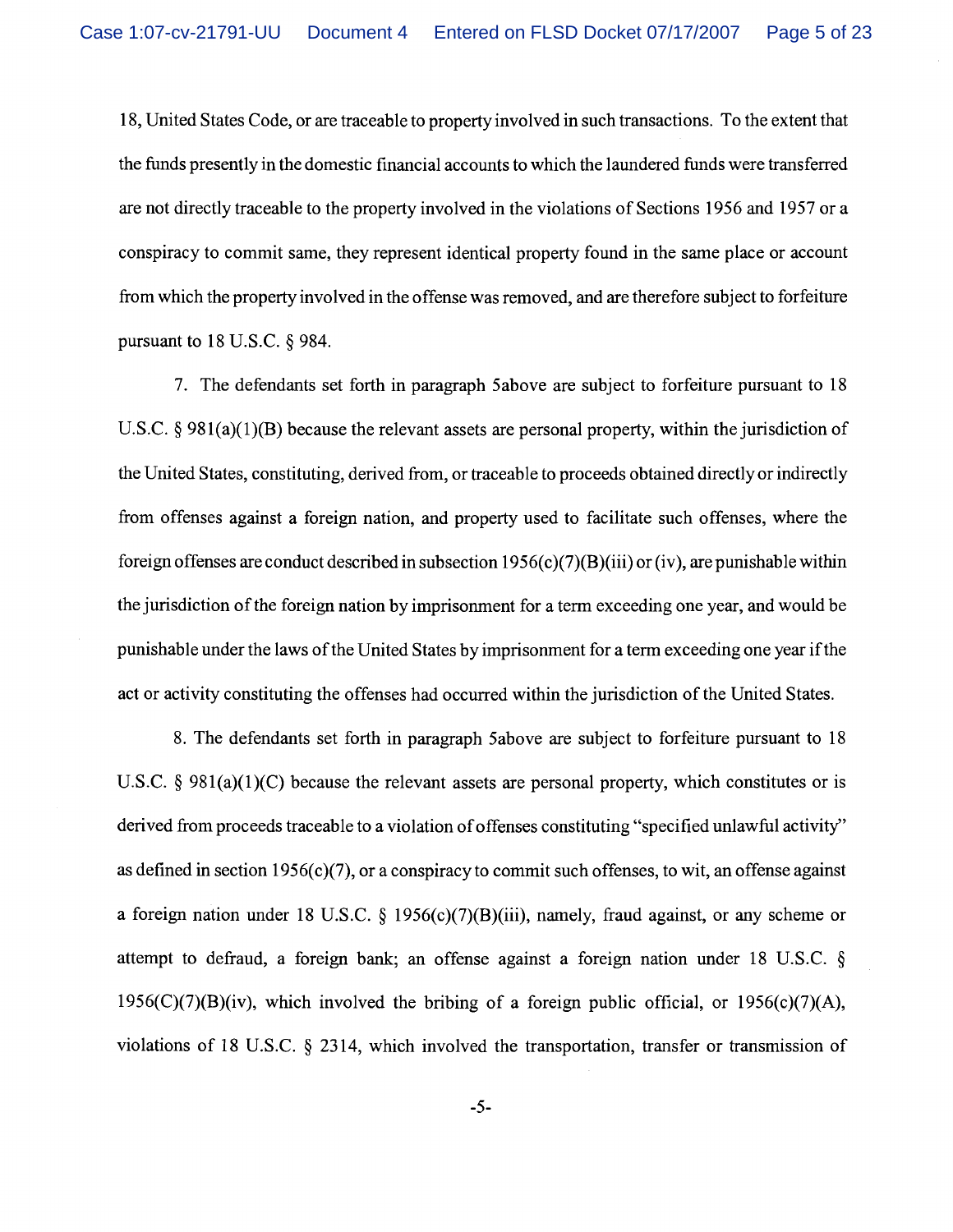property obtained by fraud, valued at \$5,000 or more, in interstate or foreign commerce.

# **THE NINO ROVELLI-IMI CIVIL CASES**

9. In the mid to late1970s the SIR-RUMIANCA Group ("SIR"), an Italian chemical group, then run by and owned by Angelo "Nino" Rovelli, became financially insolvent. As a consequence, Nino Rovelli entered into an agreement ("the 1979 Agreement") with two banks, including the eventual victim INSTITUTO MOBILIARE ITALIANO Bank ("IMI"), on behalf of a consortium of banks ("the Consortium") that, at the time, had yet to be created, with aim of restructuring SIR's debt. IMI at that time was a state-supported Italian bank that acted as a lender of last resort for financially unstable Italian businesses whose debt load was too high-risk for commercial banks to take on willingly. The deal was brokered by the Italian Government, which had a vested interest in protecting Italian jobs and industries.

10. Pursuant to the 1979 Agreement, IMI, acting both as promoter and as a member of the Consortium, would repay all of the outstanding debt obligations of SIR. In return, Nino Rovelli agreed to transfer his ownership of all of SIR's assets and liabilities to the Consortium. As part of the agreement, IMI was entitled to do an audit of SIR's financial statements. In July 1979, Nino Rovelli transferred all of SIR'S assets and liabilities to the Consortium. During the months immediately following that transfer, however, the total amount of SIR'S liabilities proved to be significantly higher than had been disclosed on the SIR financial statements provided to IMI. At the end of 1980, the actual accounting losses incurred by SIR equaled 3,600 billion Lira (approximately 1.8 billion Euros, using the exchange rate in effect at the time Italy converted from Lira to Euros). This was significantly higher than the losses evidenced on the company's financial statements.

11. As a result of this discrepancy, in 1980, the Consortium backed out of the deal and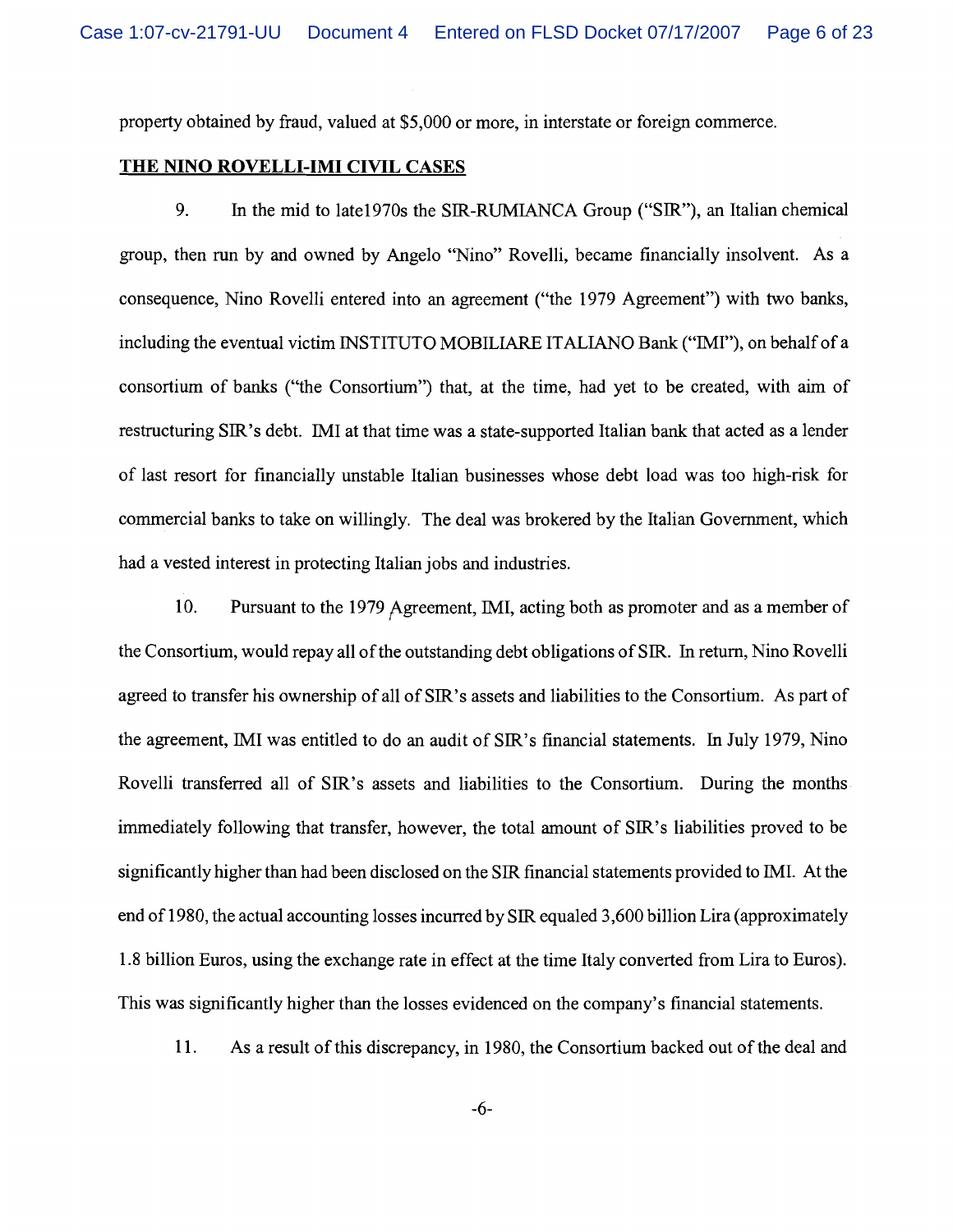refused to fimd the bail-out of SIR based upon these increased liabilities, and the Italian Government set-up a Governmental Committee, which took possession of SIR'S assets and started a liquidation procedure. According to Italian Law, any one promoter of a consortium can be directly liable for the whole obligation of the consortium for any breach of the consortium agreement. Thus, in 1982 Nino Rovelli filed a civil suit against IMI claiming IMI breached the 1979 Agreement. Subsequently, Nino Rovelli filed a second civil suit to quantify the amount of damages that he had suffered.

12. In 1986, the Tribunal in Rome<sup>1</sup> found IMI liable for the damages incurred by Nino Rovelli (i.e., the loss of the value of his company SIR). IMI filed an appeal to the Court of Appeal in Rome, but that court did not reverse the decision made by the Tribunal in the liability litigation. IMI appealed the liability case to the next level, and in July 1989 the Italian Supreme Court overturned the Tribunal's liability decision and sent the case back to the Court of Appeal for a new trial. In May 1989, the Italian Tribunal in Rome, as part of a separate civil suit, quantified SIR'S damages on the basis of an expert opinion at about 750 billion Lira. IMI appealed the damages decision to the Court of Appeal in Rome as well.

13. The two cases, one on remand to establish whether IMI had any liability and one on appeal to quantify damages, were both reviewed and decided by Judge Vittorio Metta ("METTA") of the Court of Appeal in Rome. In November 1990, Judge METTA found IMI liable for breaching the 1979 Agreement and ordered IMI to pay damages of 528 billion Italian Lira, plus accrued interest

<sup>&</sup>lt;sup>1</sup> The Italian court system has three layers: The Tribunal judges hear matters on "first instance." Appeals can then be put forward to the regional Court of Appeal. The Italian Supreme Court (Court of Cassation) can either confirm or overturn decisions taken by the Court of Appeal. If a decision is overruled, a specific case may be sent back to the Court of Appeal for a new trial guided by the legal principles that the Supreme Court established in respect of that specific case. Tribunals, Courts of Appeal, and the Supreme Court have dedicated judges specializing in criminal or civil matters. All levels of appellate Courts have the power of *de novo* review of both the facts and the law and can more or less "re-try" a civil or criminal case.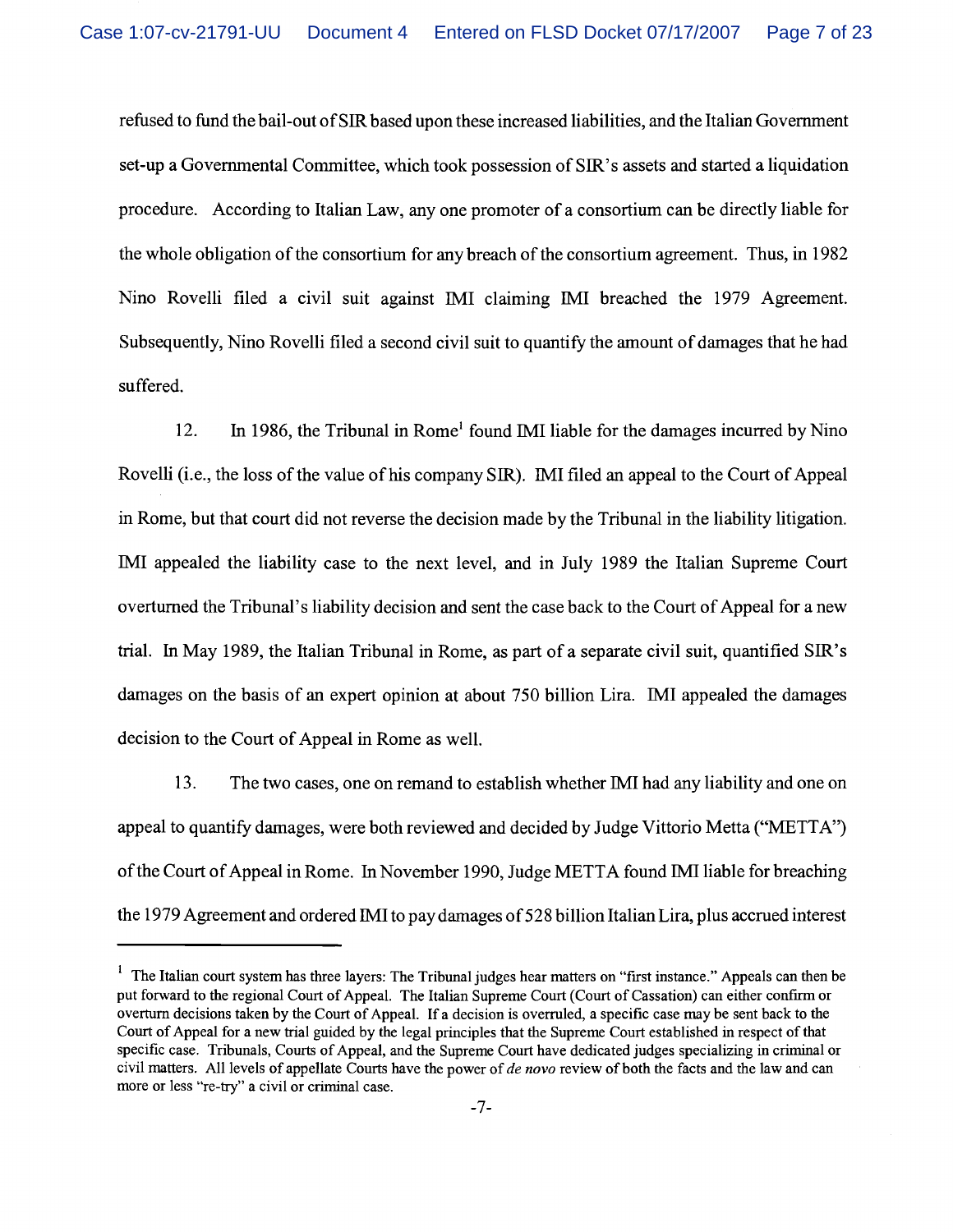dating back to 1979. IMI appealed this dual appellate decision to the Italian Supreme Court.

14. In 1992, during the Supreme Court hearing on these two civil actions, Nino Rovelli's attorneys objected to IMI's lawyers acting without the "written appointment" that should have been filed by IMI in the Supreme Court records. A "written appointment" is simply IMI's statement that certain lawyers in the case have the authority to act on its behalf. According to IMI's lawyers, the appointment letter had been duly and regularly filed in the Court record. Even though the Court index indicated such a document had been filed, the actual document had mysteriously vanished. Due to the missing letter, IMI's last appeal to the Supreme Court was "procedurally invalid," and the appeal was dismissed in July 1993 based upon this suspicious technicality. Thus, the 1990 METTA appellate decision became final and enforceable in 1993. No further appeals were legally possible and the total amount of damages of 528 billion Lira, plus accrued interest, became due.

15. In December 1990 Nino Rovelli died. In November 1993 the widow, Primarosa Battistella, as the sole heir of Nino Rovelli, demanded that IMI pay the amount due under the METTA decision. In January 1994, IMI paid Primarosa Battistella approximately 678.3 billion Lira, which in 1994 was approximately \$398.5 million U.S. dollars. IMI paid an additional approximately 302.1 billion Lira to Inland Revenue Services as inheritance taxes due on that portion of Nino Rovelli's Estate. Thus, pursuant to the METTA decision, IMI paid out a total of approximately 980.4 billion Lira, or about \$575.9 million U.S. dollars.

#### **BRIBERY INVESTIGATION** AND **CONVICTIONS**

16. In late 1995 and early 1996 three famous well-connected lawyers were investigated for, charged with and tried for various public corruption offenses. The initial primary targets of the relevant public corruption investigations were lawyers Attilio Pacifico (PACIFICO), Giovanni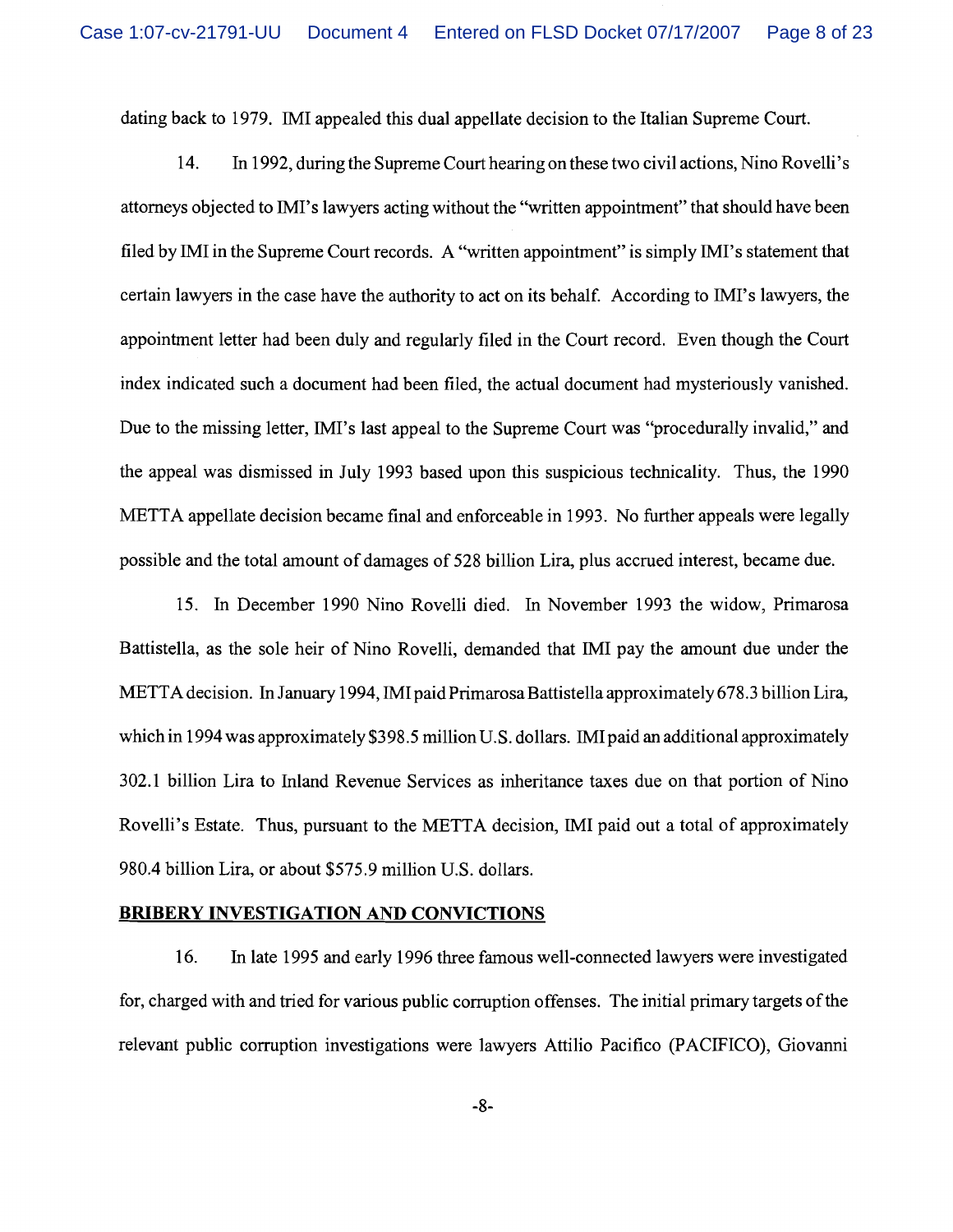Acampora (ACAMPORA), and Cesare Previti (PREVITT). PREVITI at one time had been the Italian Minister of Finance, a position equivalent to the Secretary of the U.S. Treasury, in the first Berlusconi government as well as the former campaign finance chairman of Berlusconi's political party and public awareness of the matter was high and the media coverage of the trials was intense. During the criminal proceedings, a close personal friend of the three accused lawyers, a Ms. Stefania Ariosto, testified that the three men caused payments to be made to federal judges in Rome to "fix" the results of "very important" civil trials. She testified that the scheme to rig civil cases in Rome included the Nino Rovelli-IMI civil cases described in paragraphs 11 to 14 above.

17 . PACIFICO, PREVITI and ACAMPORA had never appeared or provided legal services for any of the clients involved in the "fixed" civil trials mentioned by Ms. Ariosto, but rather acted as intermediaries for interested parties. Ms. Ariosto specifically implicated a federal judge named Renato Squillante ("SQUILLANTE") as the contact person for the bribery scheme.

18. The Milan criminal trials received very high public exposure through the Italian media as part of a large and wide reaching series of public corruption scandals. When the Ariosto testimony came to light in May 1996, Nino Rovelli's widow, Primarosa Battistella, at that time living in Switzerland, decided to report certain facts known to her to the Swiss Federal Attorney-General. Ms. Battistella explained how and where the money she had received from IMI had been invested, and this disclosure was ostensibly prompted by a requirement under Swiss anti-money laundering laws. Primarosa Battistella further admitted that in May and June of 1994 she had transferred approximately 20 billion Lira (roughly \$1.25 million) each to PREVITI, ACAMPORA and PACIFICO, to certain identifiable Swiss bank accounts, based upon instructions left by her deceased husband.

 $-9-$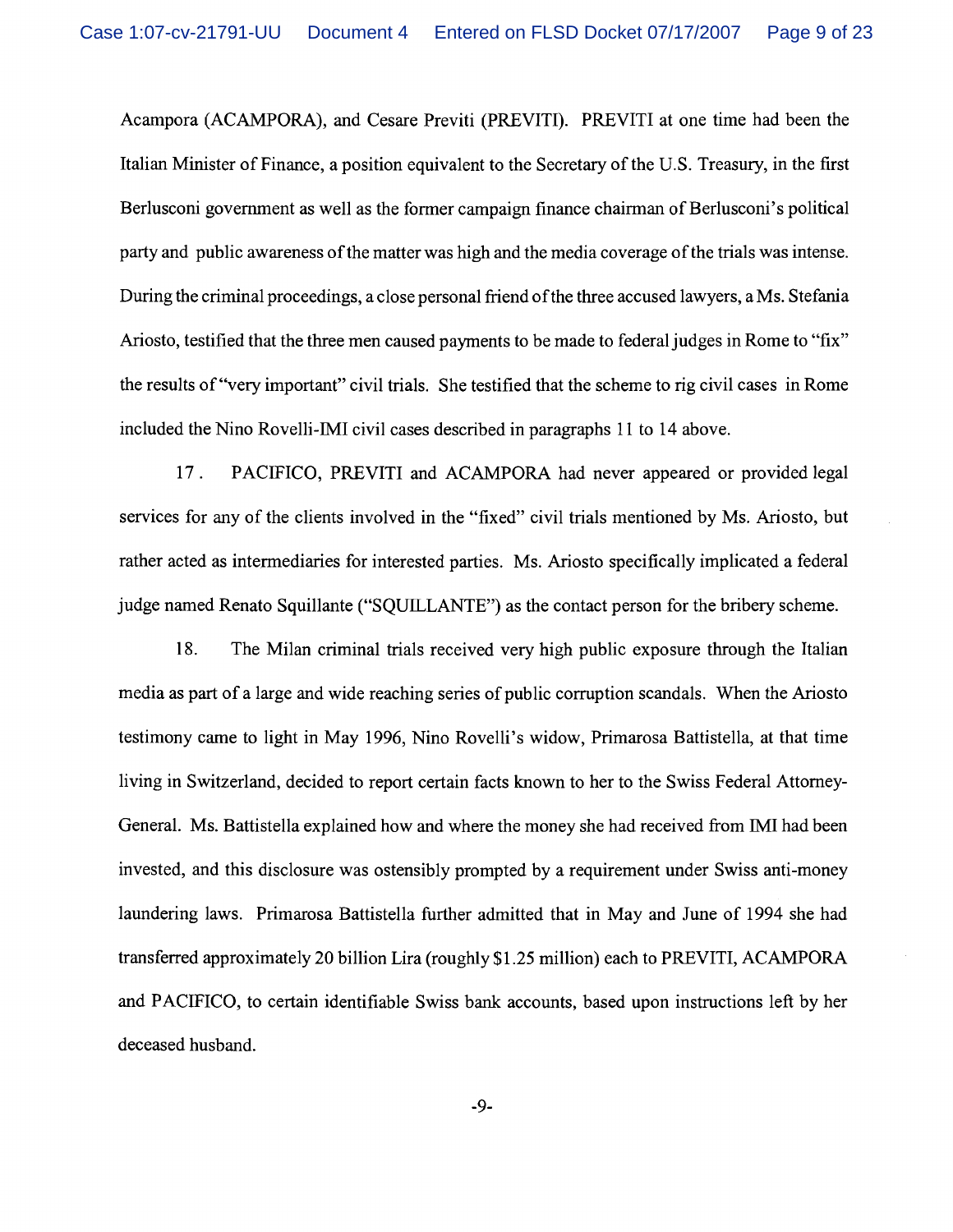19. There were a high number of bank transfers between PACIFICO, PREVITI and ACAMPORA, including transfers to a Swiss bank account registered to the bribe facilitator SQUILLANTE. In addition, METTA was holding an extraordinarily large amount of money in a Swiss bank account in his name and these funds were traceable to the three accused lawyer's Swiss accounts. METTA insisted that the funds were part of an inheritance, but he did not allow the Swiss bank to disclose any further information by hiding behind Swiss Bank secrecy laws.

20. METTA had deposited approximately two billion Lira in cash, carefully structured over several years, into his Italian bank account. METTA explained that this cash was drawn from his Swiss bank account, brought into Italy, and then deposited into his Italian account by him.

2 1. Felice Rovelli was Nino Rovelli's eldest son. After Nino Rovelli's death in late 1990 and through 1993, Felice Rovelli had numerous conversations and meetings with ACAMPORA, PREVITI and PACIFICO at the same time the final Supreme Court proceedings in the Nino Rovelli-IMI litigation were taking place, and discussed the payments that would have to be made to reward METTA for his rulings in the Nino Rovelli-IMI litigation.

22. In 1996, based on the aforementioned evidence, the original Tribunal judge, Judge Filippo Verde ("VERDE"), Judge SQUILLANTE, Judge METTA, attorneys PREVITI, PACIFICO, and ACAMPORA together with Rovelli family members Primarosa Battistella and Felice Rovelli were charged by the Italian prosecutors with bribery and corruption offenses related to the handling of the two Nino Rovelli-IMI civil cases and eventually all were convicted of Italian public corruption offenses and sentenced to terms of imprisonment in excess of one year. They appealed their convictions and sentences all the way to the Italian Supreme Court.

23. In May 2006, the Italian Supreme Court affirmed the METTA, PACIFICO,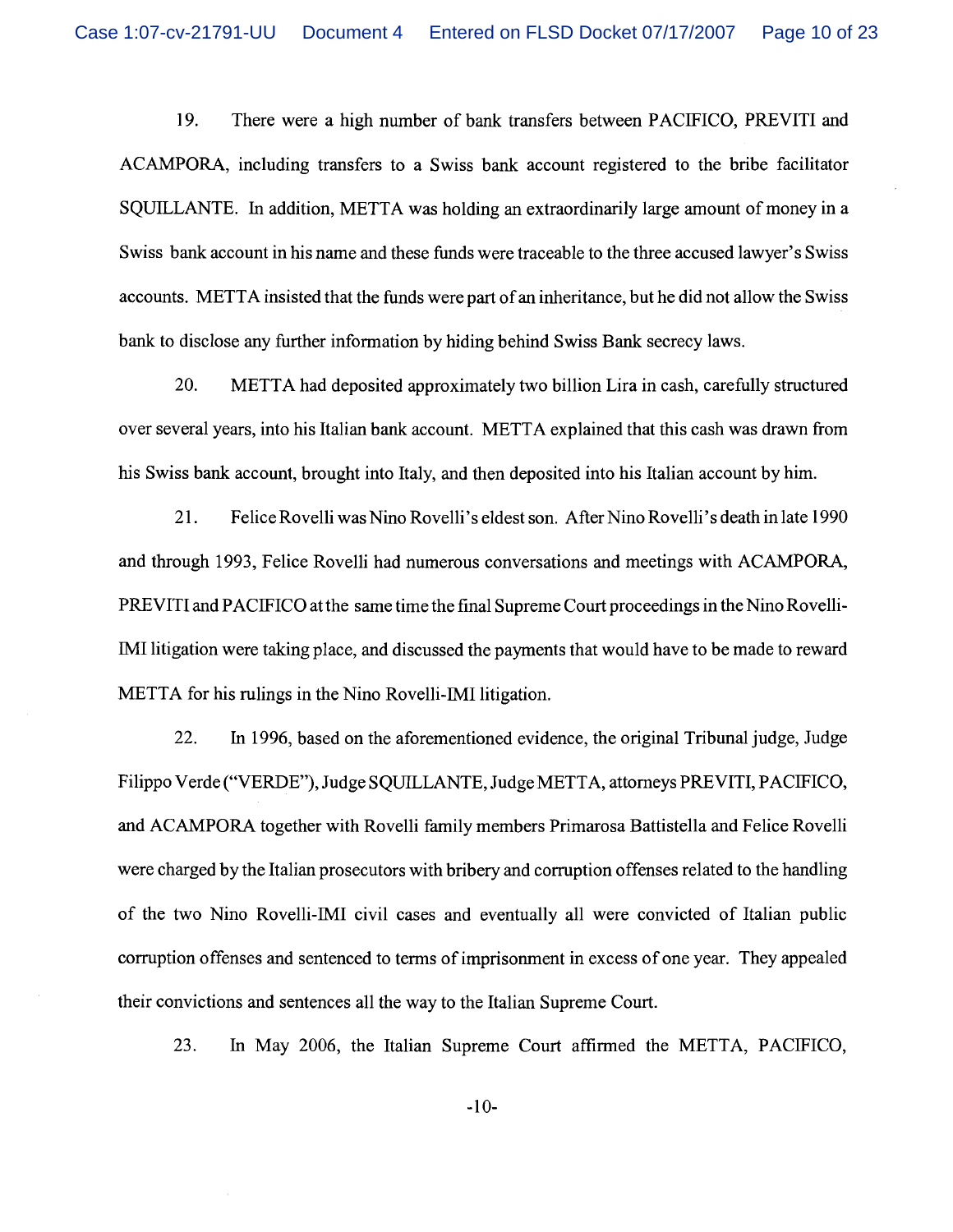ACAMPORA, and PREVITI Italian criminal convictions for "bribery in judicial acts," crimes under the Italian Criminal Code (Articles 3 19 *ter* and 321), which are punishable by more than one year in prison, and acquitted VERDE of those charges. The Italian Supreme Court also ruled that SQUILLANTE was not guilty of this serious offense, as his actions actually amounted only to "influence peddling," which the Court determined was not a criminal offense under Italian law. The Italian Supreme Court ruled that Felice Rovelli was guilty of "simple bribery," but due to the time that had passed between the criminal acts and the date of the final Supreme Court sentence, the statute of limitations for sentencing a person on the offense had expired, and, thus Felice Rovelli could no longer be punished for this offense. Primarosa Battistella was acquitted of "bribery in judicial acts," as the Court found that the evidence against her did not fulfill one of the subjective elements of the underlying bribery offense.

24. The fraudulently obtained monies Primarosa Battistella and the Rovelli family received in January 1994 from IMI are the proceeds of the "bribery in judicial acts" offenses committed by persons whose convictions were upheld by the Italian Supreme Court as set forth in paragraph 23 above, and are offenses that give rise to more than one year of imprisonment under both Italian and U.S. law.

# **VIOLATIONS OF UNITED STATES LAW**

25. Pierfrancesco Munari (MUNARI) is a former SIR in-house accountant and a close Rovelli family friend. After the Rovelli family became aware that the fraudulently obtained IMI monies were illicit funds in May 1996, they retained MUNARI to manage substantial amounts of the fraudulently obtained IMI monies that the Rovelli family received in 1994. MUNARI was paid for his services from the accounts he managed, and transferred those payments into financial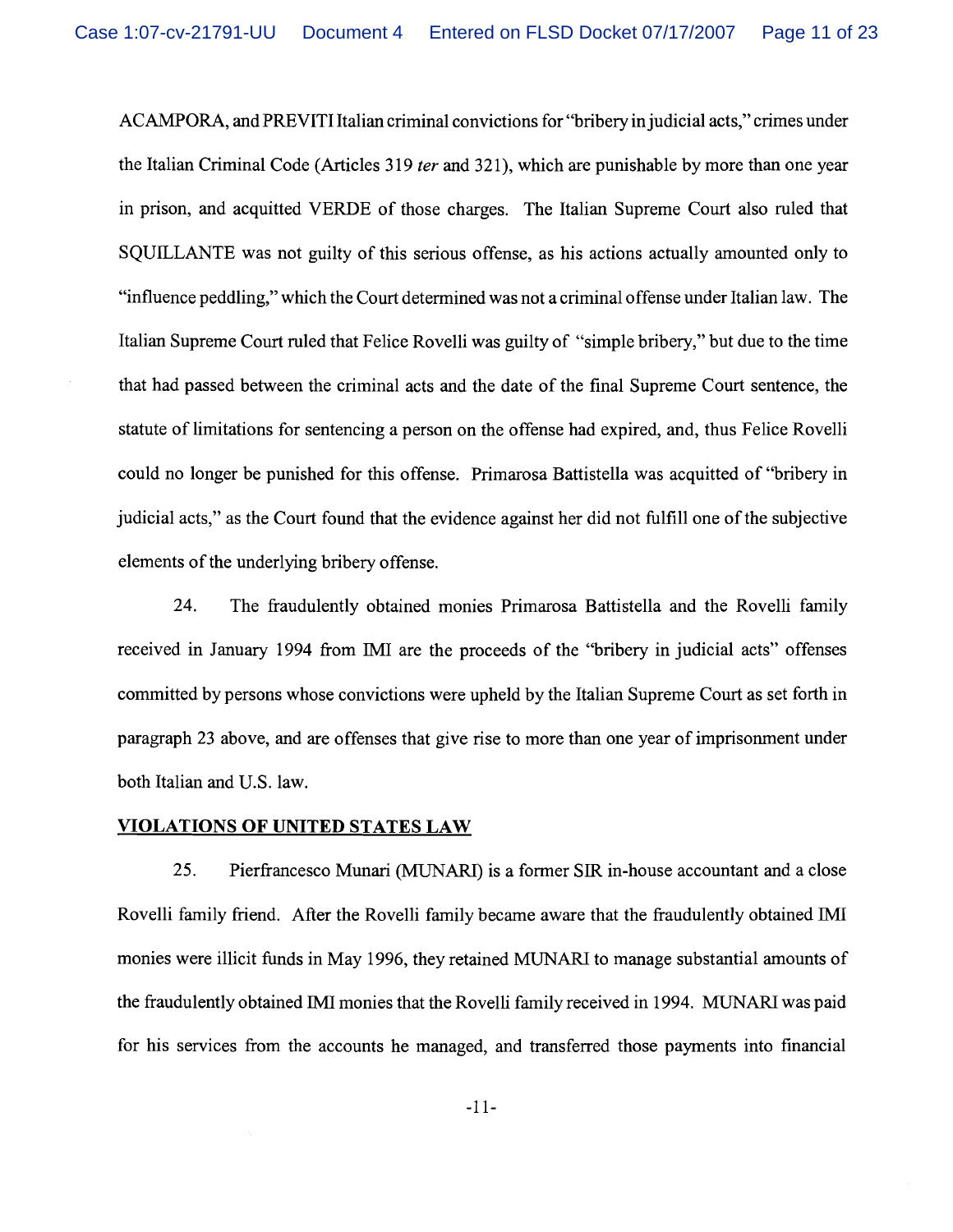accounts held in his name, including accounts set forth in paragraph 5 above. The fraudulently obtained MI monies were divided amongst the Rovelli family members based upon Primarosa Battistella's instructions and under MUNARI's direction. MUNARI and others working with him set-up numerous entities, and financial accounts in the name of those entities, to hold each family member's portion of the fraudulently obtained IMI monies. These entities were designed to conceal or disguise the source or ownership of the fraudulently obtained IMI monies. The entities or their financial accounts were set-up in numerous foreign countries, including, but not limited to, the United States, British Virgin Islands, the Cayman Islands, Guernsey, Jersey, Switzerland, Luxembourg, Liechtenstein, Singapore, the Cook Islands, and Costa Rica. Eventually, portions of the fraudulently obtained IMI monies held by these MUNARI controlled entities found their way into financial accounts located in the United States, namely, the accounts set forth in paragraph 5.

## Wachovia Securities Account #9077062719

26. On or about February 4,1998, approximately \$30,000,000.00 of fraudulently obtained IMI funds were transferred from Royal Bank of Canada account #6708770 held in the name of DAKARI STIFTUNG, to Cayman National Bank, Ltd account # 6550119452 held in the name of MELDRUM HOLDINGS.

27. On or about February 4,1998, approximately \$8,000,000.00 of fraudulently obtained IMI funds were transferred from Cayman National Bank, Ltd account #6550119452 held in the name of MELDRLJM HOLDINGS, to Banco Nacional de Costa Rica account #613973-7 held in the name of KARBOK TEK, SA.

28. On or about February4,1998, approximately \$9,000,000.00 of fraudulently obtained IMI funds were transferred from Cayman National Bank, Ltd account #6550119452 held in the name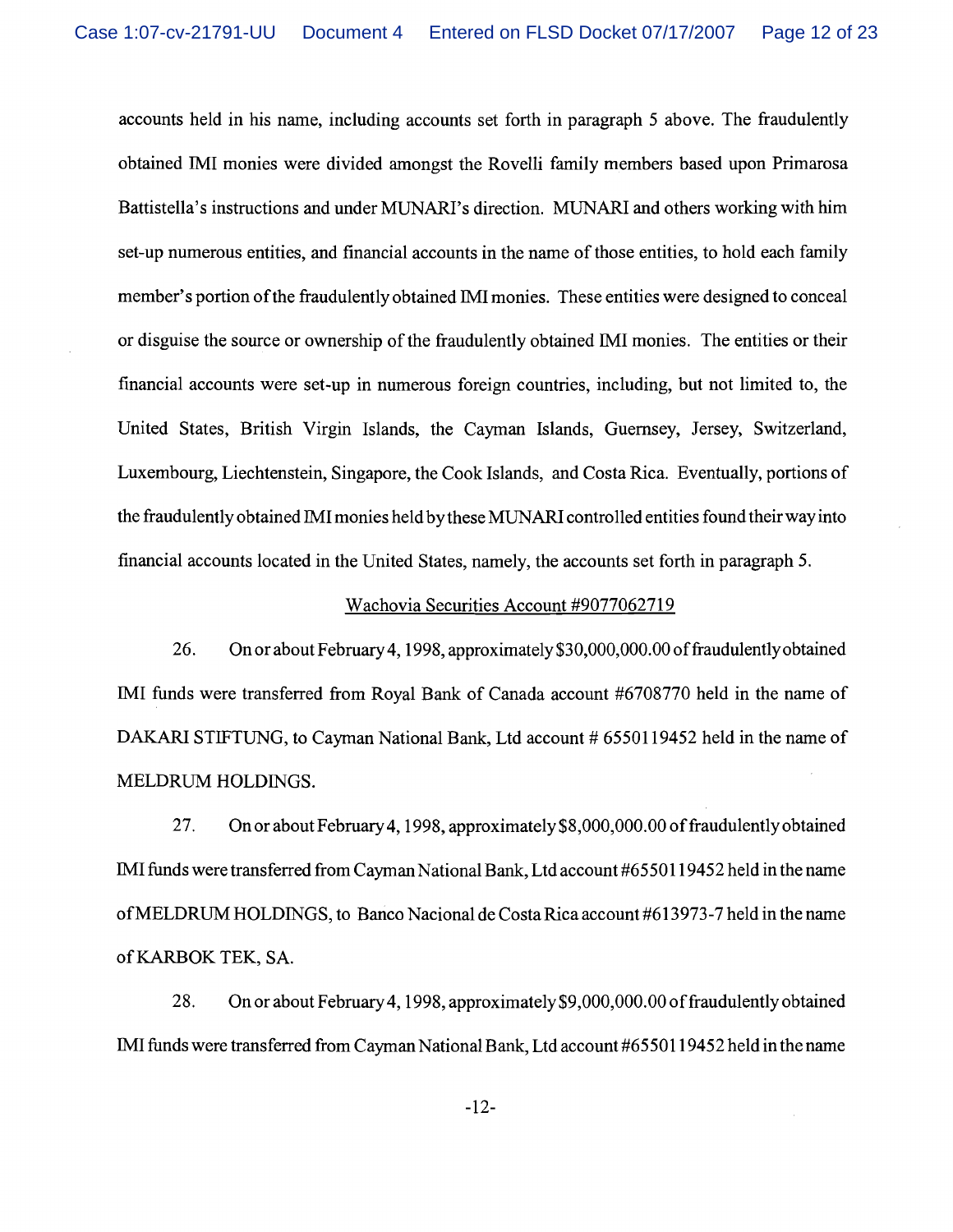of MELDRUNI HOLDINGS, to Banco Nacional de Costa Rica account #613972-9 held in the name of CASA WEXFORD, SA.

29. On or about February4,1998, approximately \$1 0,000,000.00 of fraudulently obtained IMI funds were transferred from Cayman National Bank, Ltd account #6550119452 held in the name of MELDRUM HOLDINGS, to Banco Nacional de Costa Rica account #613974-5 held in the name of OROS DE GUALPITAN, SA.

30. On or about February 4,1998, approximately \$8,000,000.00 of fraudulently obtained IMI funds were transferred from Banco Nacional de Costa Rica account #6 13973-7 held in the name of KARBOK TEK, SA, to Banco Nacional de Costa Rica account #6 1397 1-1 held in the name of EAST WEST BANCORPORATION.

3 1. On or about February4,1998, approximately \$9,000,000.00 of fraudulently obtained IMI funds were transferred from Banco Nacional de Costa Rica account #613972-9 held in the name of CASA WEXFORD, SA, to Banco Nacional de Costa Rica account #613971-1 held in the name of EAST WEST BANCORPORATION.

32. On or about February 4,1998, approximately \$10,000,00.00 of fraudulently obtained IMI funds were transferred from Banco Nacional de Costa Rica account #6 13974-5 held in the name of OROS DE GUALPITAN, SA, to Banco Nacional de Costa Rica account #613971-1 held in the name of EAST WEST BANCORPORATION.

33. On or about February 12, 1998, approximately \$25,000,000.00 of fraudulently obtained IMI funds were transferred from Banco Nacional de Costa Rica account #613971-1 held in the name of EAST WEST BANCORPORATION, to First Union account #9982878827 held in the name of EAST WEST BANCORPORATION.

 $-13-$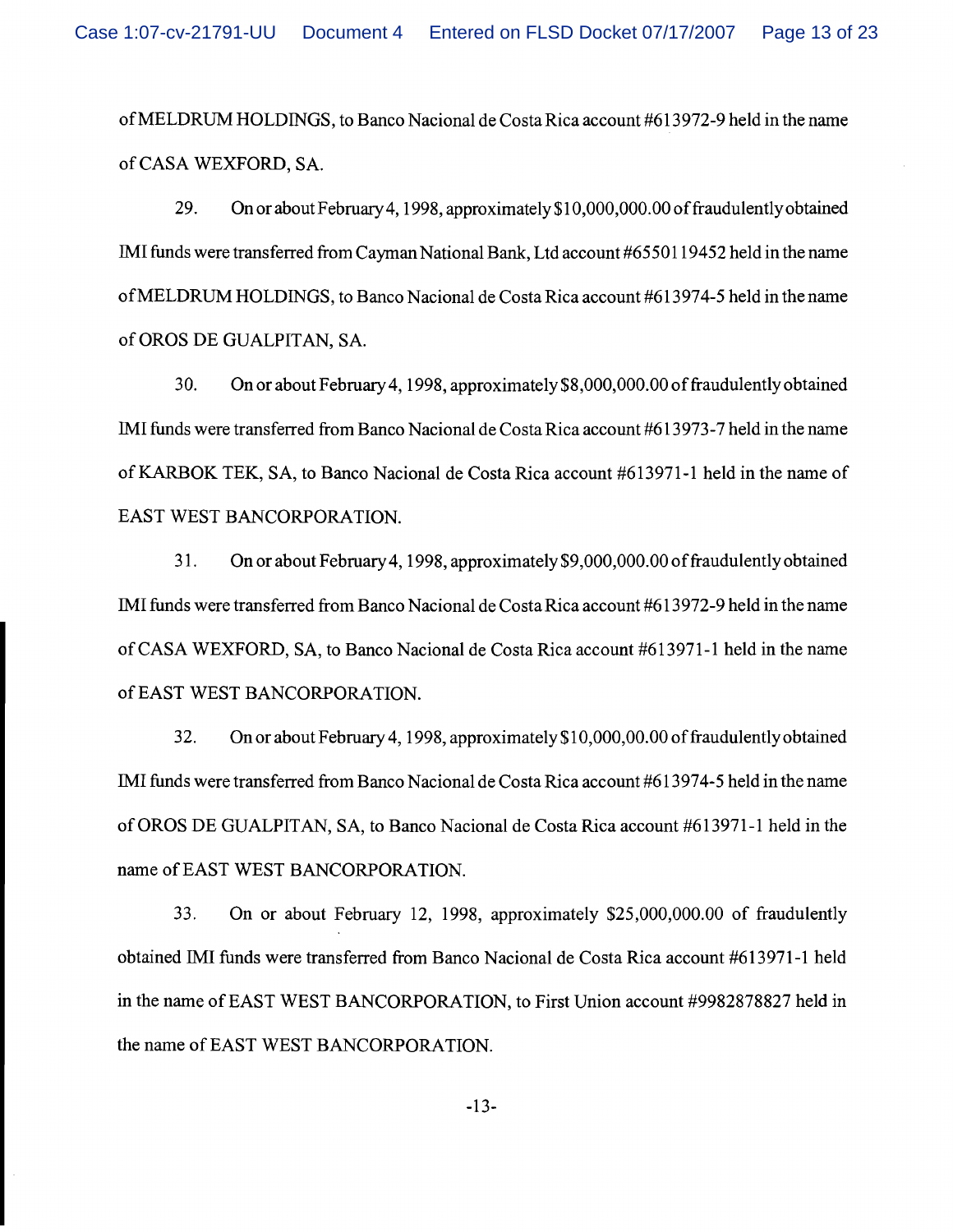Case 1:07-cv-21791-UU Document 4 Entered on FLSD Docket 07/17/2007 Page 14 of 23

34. On or about November 12, 1999, approximately \$2,092,261.00 of fraudulently obtained IMI funds were transferred from Banco Nacional de Costa Rica account #613971-1 held in the name of EAST WEST BANCORPORATION, to First Union account #9982878827 held in the name of EAST WEST BANCORPORATION.

35. On or about December 13, 2005, First Union account #9982878827 became Wachovia Securities account #9077062719 held in the name of EAST WEST BANCORPORATION.

#### Atlas One Financial Group. LLC Account #56X-005757

36. On or about January 9,2006, approximately \$2,000,000.00 of fraudulently obtained IMI funds were transferred from Wachovia Securities account #9077062719 held in the name of EAST WEST BANCORPORATION, to Atlas One Financial Group, LLC account #56X-005757 held in the name of EAST WEST BANCORPORATION.

### Atlas One Financial Group, LLC Account #56X-005609

37. On or about March 15,2006, approximately \$1,000,000.00 of fraudulently obtained IMI funds were transferred from Atlas One Financial Group, LLC account #56X-005757 held in the name of EAST WEST BANCORPORATION, to Atlas One Financial Group, LLC account #56X-005609 held in the name of EAST WEST BANCORPORATION.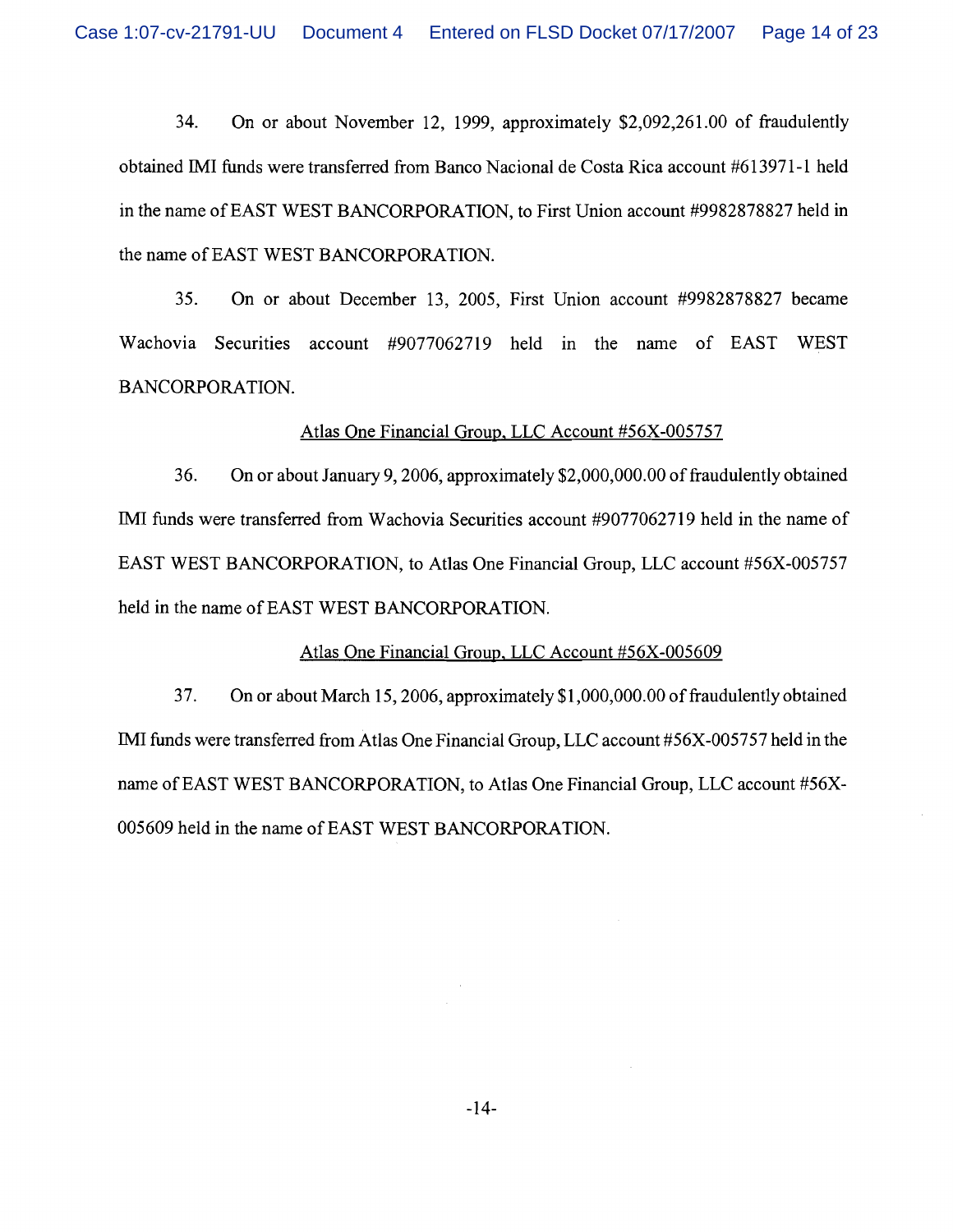## Atlas One Financial Group, LLC Account #56X-007423

38. From on or about March 6, 2007 through March 20, 2007, approximately \$39,184,929.00 of fraudulently obtained IMI funds were transferred from Wachovia Securities account number 90770627 19 held in the name of EAST WEST BANCORPORATION to Atlas One Financial Group, LLC account number 56X-007423 held in the name of EAST WEST BANCORPORATION.

## Atlas One Financial Group. LLC Account #56X-001558

39. On or about September 3, 1999, approximately \$10,244,400.00 of fraudulently obtained MI funds were transferred from an account in the Channel Islands held in the name of MALTHOUSE HOLDINGS, to Cayman National Bank account #02-5 18-1 00839-01 held in the name of MUSGRAVE HOLDINGS.

40. On or about September 7, 1999, approximately \$10,244,132.00 of fraudulently obtained IMI funds were transferred from Cayman National Bank account #02-518-100839-01 held in the name of MUSGRAVE HOLDINGS, to Banco de San Jose account #901267054 held in the name of RUMANA CORPORATION.

41. On or about September 9, 1999, approximately \$10,244,132.00 of fraudulently obtained IMI funds were transferred from Banco de San Jose account #901267054 held in the name of RUMANA CORPORATION ACCOUNT 1, to Banco de San Jose account #901267088 held in the name of RLMANA CORPORATION.

42. On or about September 14, 1999, approximately \$4,000,000.00 of fraudulently obtained MI finds were transferred from Banco de San Jose account #901267088 held in the name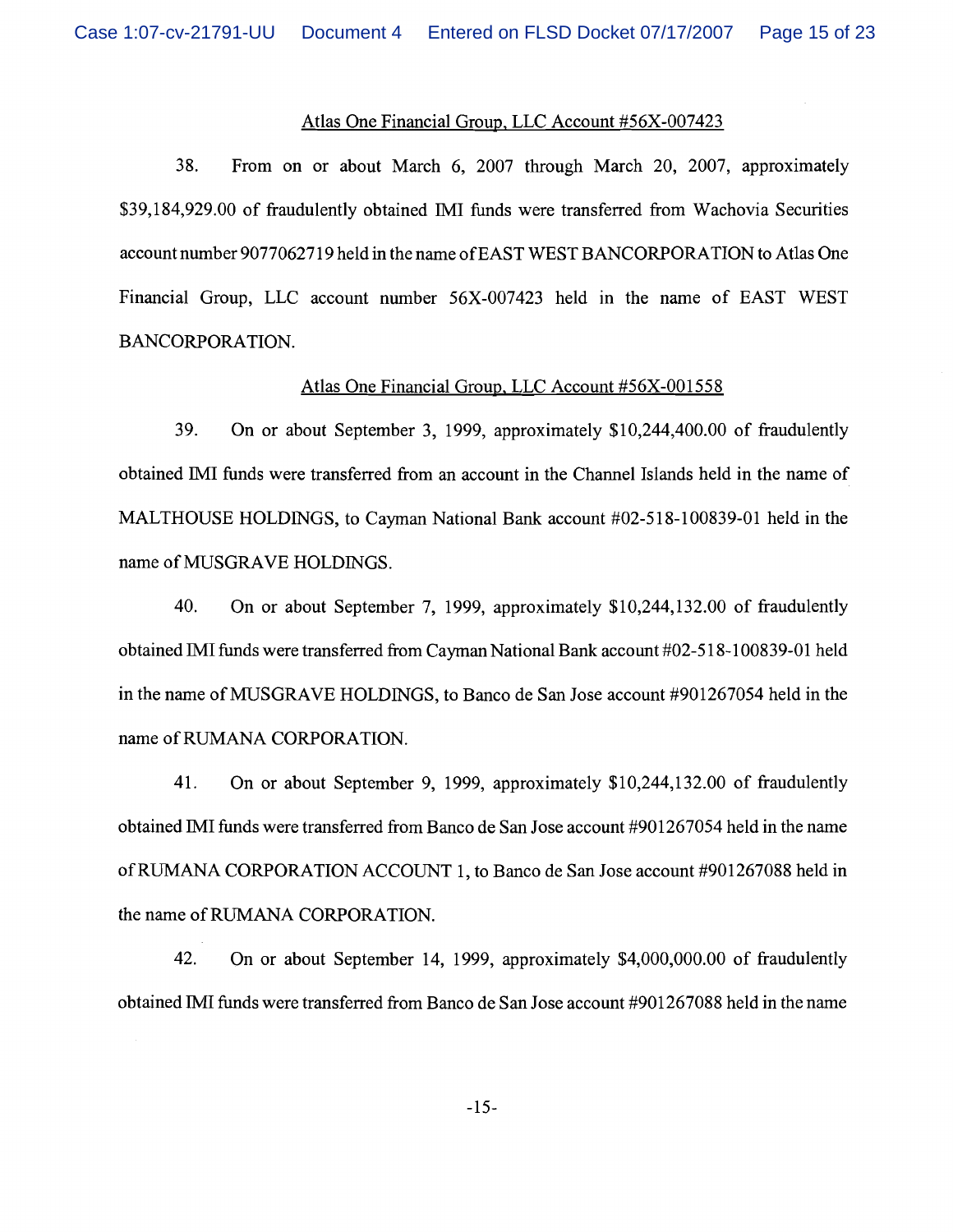of RLMANA CORPORATION, to Cayman National Bank account #02-5 18-1 000927-01 held in the name of ASTROLUX.

43. On or about December 6,2002, approximately \$4,000,000.00 of fraudulently obtained MI funds were transferred from Cayman National Bank account #02-5 18- 1000927-01 held in the name of ASTROLUX, to Wachovia Securities account #209-0001-327-253 held in the name of SWISS COSTA RICA TRADE CORP.

44. On or about January 8,2003, approximately \$2,000,000.00 of fraudulently obtained MI funds were transferred from Wachovia Securities account #209-0001-327-253 held in the name of SWISS COSTA RICA TRADE CORP, to A.G. Edwards & Sons account #114-205583-004 held in the name of ROTTENBERG CORPORATION.

45. On or about January 21,2003, approximately \$2,000,000.00 of fraudulently obtained MI funds were transferred from Wachovia Securities account #209-0001-327-253 held in the name of SWISS COSTA RICA TRADE CORP, to Laiki Bank account #179-33-0044921 held in the name of OMNI GAMA CORPORATION.

46. On or about February 12,2004, **approximately\$2,092,639.00** of fraudulently obtained IMI funds were transferred from A.G. Edwards & Sons account #114-205583-004 held in the name of ROTTENBERG CORPORATION, to Atlas One Financial Group, LLC account #56X-00 1558 held in the name of ROTTENBERG CORPORATION.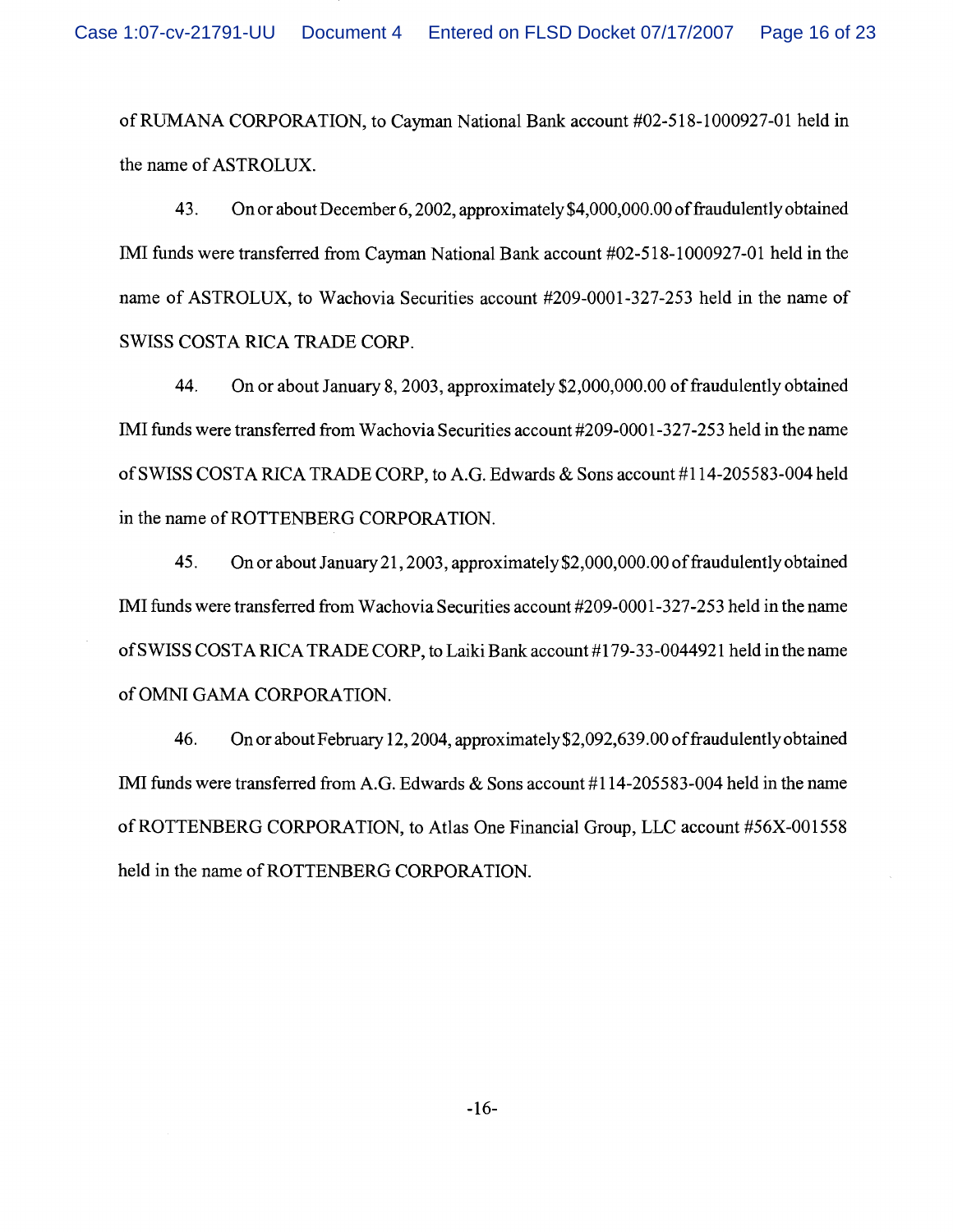# Merrill Lynch Account #15B-07B79

47. On or about September 14, 1999, approximately \$6,000,000.00 of fraudulently obtained IMI funds were transferred from Banco de San Jose account #901267088 held in the name of RUMANA CORPORATION ACCOUNT, to Merrill Lynch account #15B-07B79 held in the name of ROMANIAN CORPORATION.

# Lazard Asset Management, LLC Account #302-00282

48. On or about June 30, 1998, approximately \$1 0,000,000.00 of fraudulently obtained IMI funds were transferred from Royal Bank of Canada account #6708770 held in the name of DAKARI STIFTLING, to Barclays Bank account #3308442 held in the name of PRIVATE TRUST CORPORATION MANAGEMENT.

49. On or about July 7, 1998, approximately \$10,000,000.00 of fraudulently obtained IMI finds were transferred from Royal Bank of Canada account #6708770 held in the name of DAKARI STIFTUNG, to Barclays Bank account #3308442 held in the name of PRIVATE TRUST CORPORATION MANAGEMENT.

50. On or about July 15, 1998, approximately \$1 0,000,000.00 of fraudulently obtained IMI finds were transferred from Royal Bank of Canada account #6708770 held in the name of DAKARI STIFTUNG, to Barclays Bank account #3308442 held in the name of PRIVATE TRUST CORPORATION MANAGEMENT.

51. On or about July 20, 1998, approximately \$10,000,000.00 of fraudulently obtained IMI funds were transferred from Royal Bank of Canada account #6708770 held in the name of DAKARI STIFTUNG, to Barclays Bank account #3308442 held in the name of PRIVATE TRUST CORPORATION MANAGEMENT.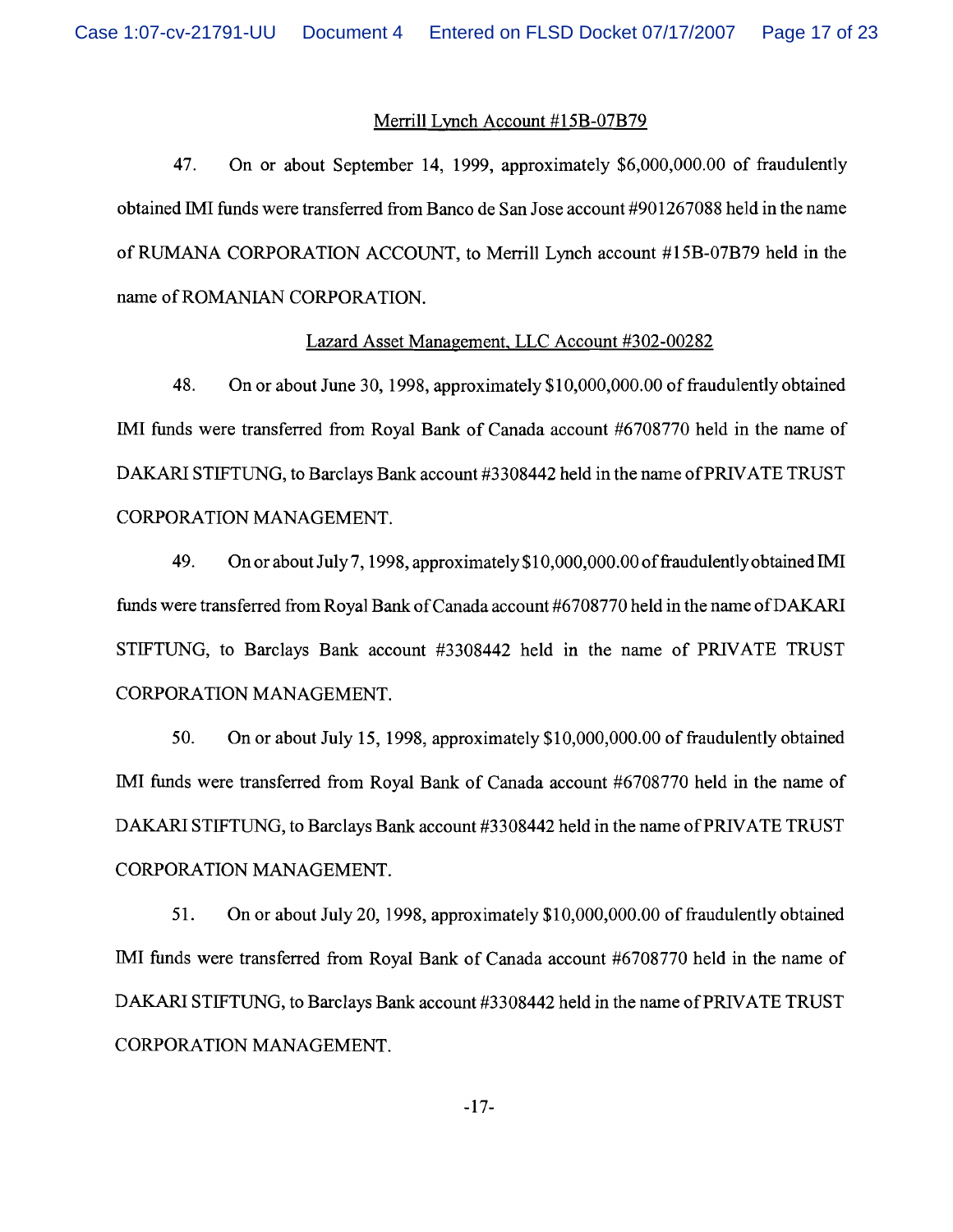Case 1:07-cv-21791-UU Document 4 Entered on FLSD Docket 07/17/2007 Page 18 of 23

52. On or about July 30, 1998, approximately \$10,000,000.00 of fraudulently obtained IMI funds were transferred from Royal Bank of Canada account #6708770 held in the name of DAKARI STIFTUNG, to Barclays Bank account #3308442 held in the name of PRIVATE TRUST CORPORATION MANAGEMENT.

53. On or about August 20,1998, approximately \$10,000,000.00 of fraudulently obtained IMI funds were transferred from Royal Bank of Canada account #6708770 held in the name of DAKARI STIFTUNG, to Barclays Bank account #3308442 held in the name of PRIVATE TRUST CORPORATION MANAGEMENT.

54. On or about July 16, 1998, approximately \$10,000,000.00 of fraudulently obtained IMI funds were transferred from Barclays Bank account #3308442 held in the name of PRIVATE TRUST CORPORATION MANAGEMENT, to Lazard Asset Management, LLC account #302- 00282 held in the name of RUNNEYMEDE.

#### First Allied Securities Account #95 1-90050

55. On or about July 21, 1998, approximately \$10,000,000.00 of fraudulently obtained IMI funds were transferred from Barclays Bank account #3308442 held in the name of PRIVATE TRUST CORPORATION MANAGEMENT, to First Allied Securities account #95 1-90050 held in the name of ALAMEIN.

#### UBSPaine Webber Account #AE82429SF

56. On or about July 16, 1998, approximately \$10,000,000.00 of fraudulently obtained IMI funds were transferred from Barclays Bank account #3308442 held in the name of PRIVATE TRUST CORPORATION MANAGEMENT, to UBSIPaine Webber account #AE82429SF held in the name of SHAMMAH.

 $-18-$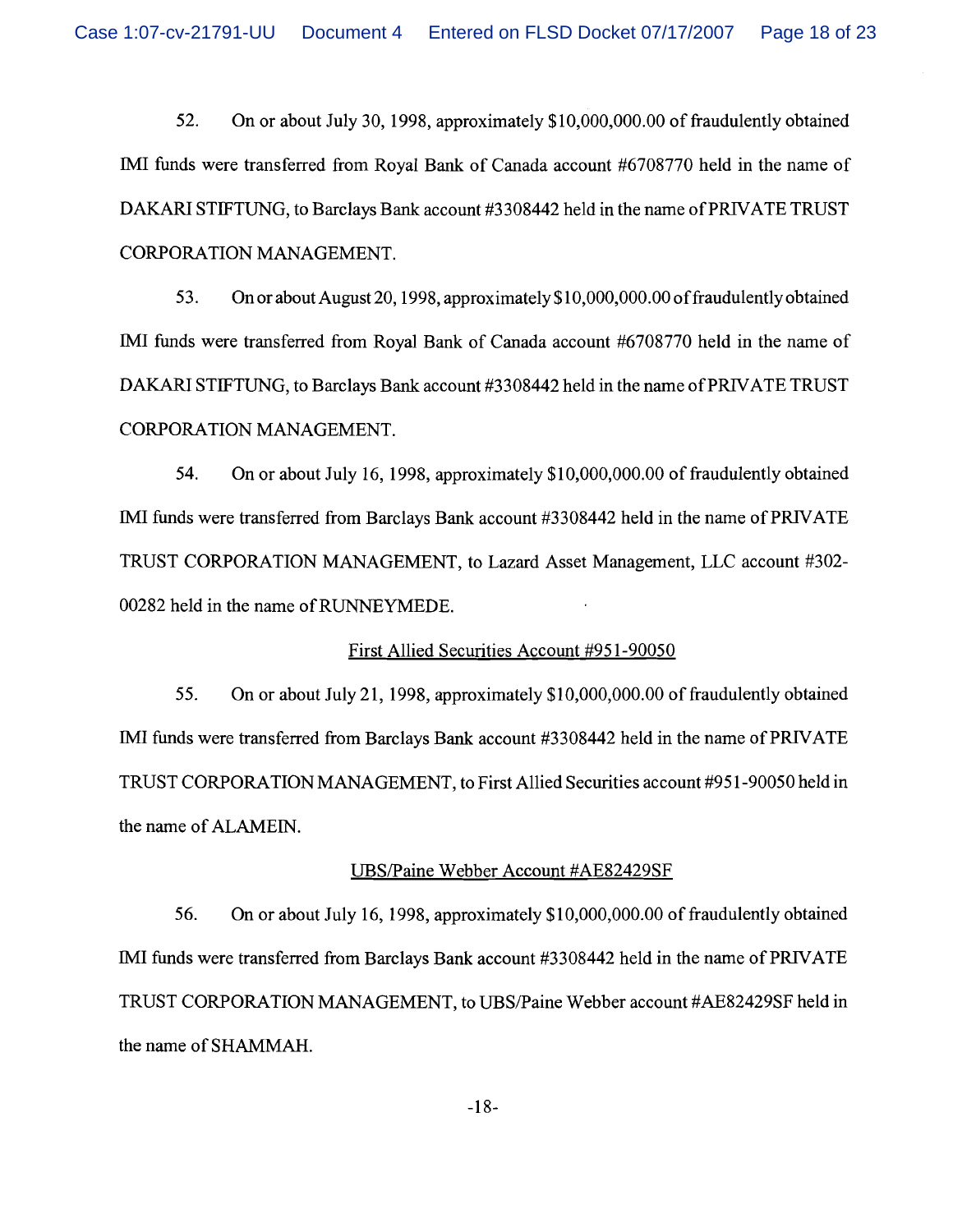#### Morgan Stanley Dean Witter Account #4761-159893

57. On or about October 1,1998, approximately \$10,000,000.00 of fraudulently obtained IMI funds were transferred from Barclays Bank account #3308442 held in the name of PRIVATE TRUST CORPORATION MANAGEMENT, to Morgan Stanley Dean Witter account #476 1 - 159893 held in the name of J&J INVESTMENTS.

# Atlas One Financial Group, LLC Accounts #56X-001541 and #56X-001574

58. On or about June 5,2002, approximately \$2,000,000.00 of fraudulently obtained IMI funds were transferred from First Union Bank account held in the name of SWISS COSTA RICA TRADE, to A.G. Edwards & Sons account #114-200123-004 held in the name of BACTRA CORPORATION.

59. On or about June 6,2002, approximately \$1,400,000.00 of fraudulently obtained IMI funds were transferred from First Union Bank account held in the name of SWISS COSTA RICA TRADE, to A.G. Edwards & Sons account #114-200123-004 held in the name of BACTRA CORPORATION.

60. On or about June 1 1,2002, approximately \$1 ,300,000.00 of fraudulently obtained IMI funds were transferred from A.G. Edwards & Sons account  $\#114$ -200123-004 held in the name of BACTRA CORPORATION, to A.G. Edwards & Sons account #114-201022-004 also held in the name of BACTRA CORPORATION.

61. On or about February 17,2004, approximately \$2,342,969.00 of fraudulently obtained IMI funds were transferred from A.G. Edwards & Sons account #114-200123-004 held in the name of BACTRA CORPORATION, to Atlas One Financial Group, LLC account #56X-00154 1 also held in the name of BACTRA CORPORATION.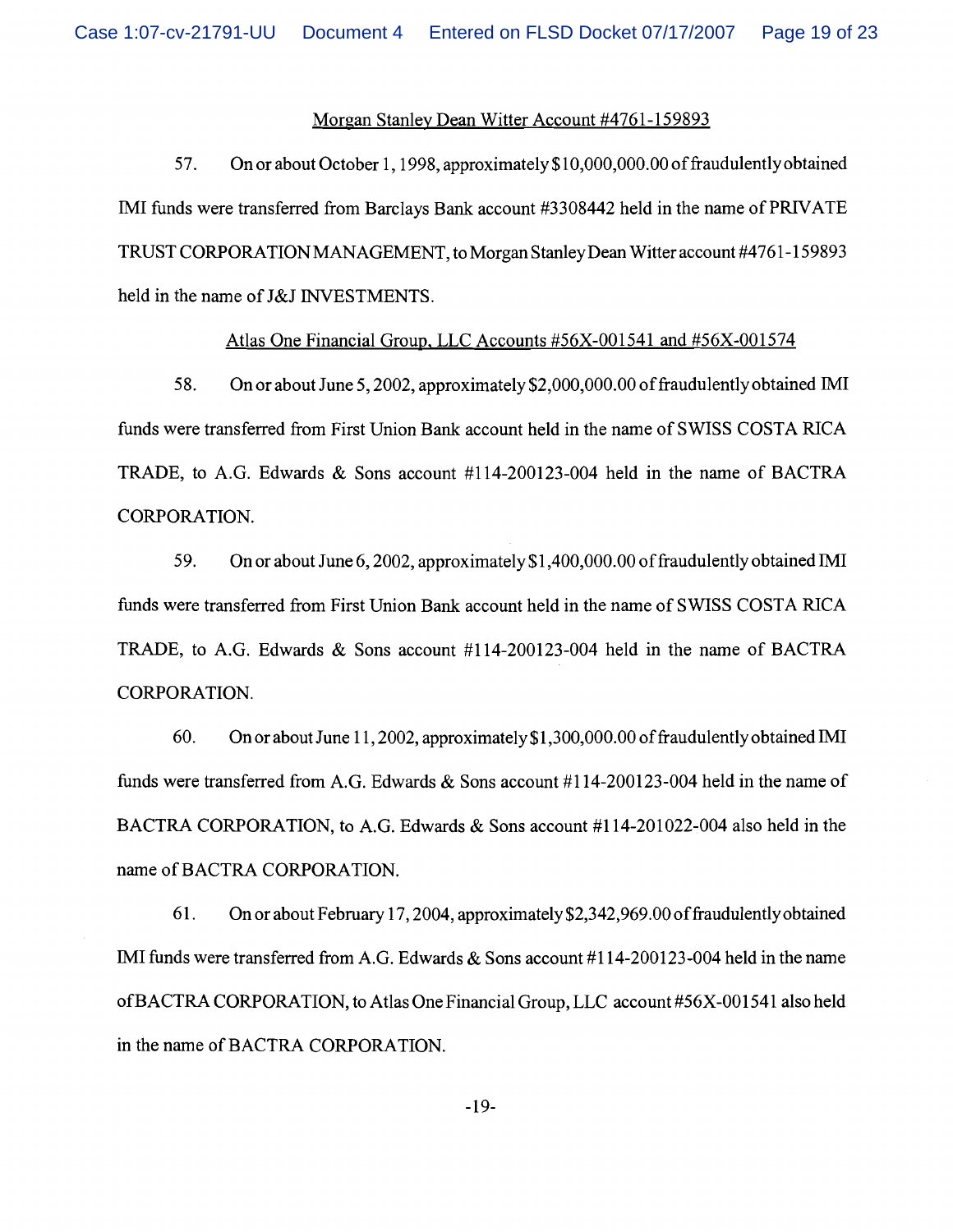Case 1:07-cv-21791-UU Document 4 Entered on FLSD Docket 07/17/2007 Page 20 of 23

62. On or about February23,2004, **approximately\$1,493,064.00** offraudulentlyobtained IMI funds were transferred from A.G. Edwards & Sons account #114-201022-004 held in the name ofBACTRA CORPORATION, to Atlas One Financial Group, LLC account #56X-001574 also held in the name of BACTRA CORPORATION.

#### Atlas One Financial Group. LLC Account #56X-006565

63. On or about March 22, 2007, approximately \$200,000.00 of fraudulently obtained IMI funds were transferred from Merrill Lynch account #163-23610 held in the name of Pierfiancesco Munari to Atlas One Financial, Group LLC account #56X-006565 in the name of B.P.C., SA.

64. The transfers, transmissions or transactions described in paragraphs 26 to 34 and 36 to 63 above, constitute violations of the following federal statutes:

a) 18 U.S.C.  $\frac{5}{9}$  1956(a)(1)(B)(i) or (a)(2)(B)(i), which makes it an offense to conduct or attempt to conduct a financial transaction affecting interstate or foreign commerce with the proceeds of specified unlawful activity, or to transport, transmit, or transfer a monetary instrument or funds that represents the proceeds of specified unlawful activity from a place in the United States to or through a place outside the United States or to a place in the United States fiom or through a place outside the United States, which are the proceeds of foreign public corruption, or the proceeds of transportation of securities or money valued over \$5,000 in interstate or foreign commerce knowing same had been stolen, converted or taken by fraud, or the proceeds of a fraud against a foreign bank, knowing that the property involved in the transactions constitute the proceeds of some form of unlawful activity, and knowing that the transactions were intended to conceal and disguise the source, ownership, nature, location and control ofthe proceeds ofthe specified unlawful activity;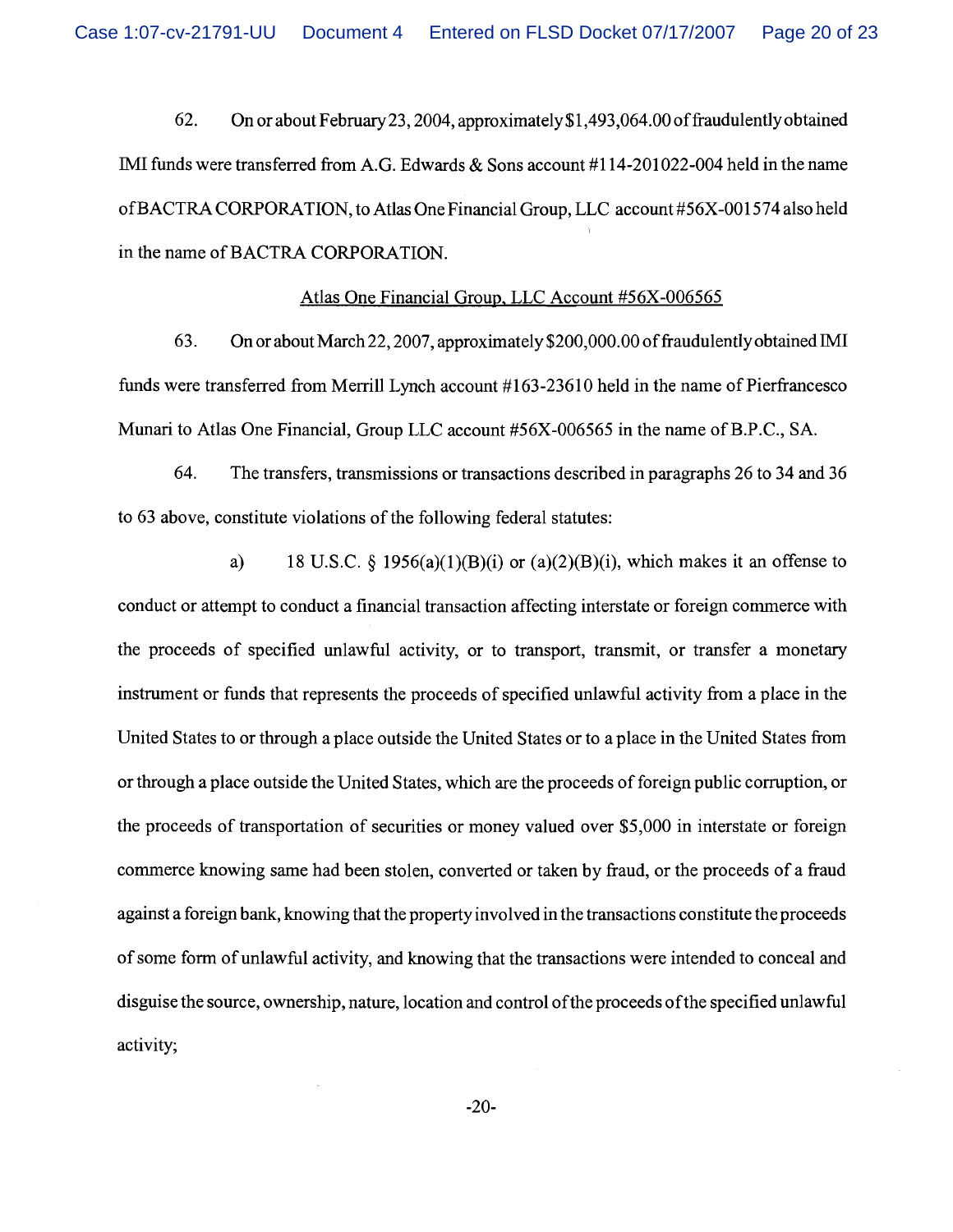b) 18 U.S.C. *5* 1957, which makes it an offense to knowingly engage or to attempt to engage in a monetary transaction, by, through or to a financial institution affecting interstate or foreign commerce, where the transaction involves criminally derived property having a value greater than \$10,000.00, and where the property is in fact the proceeds of specified unlawful activity, to wit: foreign public corruption, the transportation of securities or money valued over \$5,000 in interstate or foreign commerce knowing same had been stolen, converted or taken by fraud, or fraud against a foreign bank; and

c) 18 U.S.C. *5* 2314, which makes it an offense to transport, transmit or transfer in interstate or foreign commerce any securities of the value of \$5,000 or more knowing the same to have been stolen, converted or taken by fraud.

65. The transfers, transmissions or transactions described in paragraphs 26 to 34 and 36 to 63 above are predicate acts for a violation of 18 U.S.C. *5* 1956(h), which makes it an offense to conspire to commit any offense described in Sections 1956 and 1957. MUNARI and others were involved in a 1956(h) conspiracy from at least February, 1998 that continued through at least March, 2007.

WHEREFORE, by reason of these premises plaintiff, United States of America prays:

1. That process of warrant issue for the arrest of the defendant funds:

2. That due notice be given to all interested parties to appear and show cause why the forfeiture should not be decreed;

3. That judgment be entered declaring the defendants to be the proceeds of U.S. and foreign offenses or property involved in or traceable to the proceeds of such offenses, and be condemned and forfeited to the United States of America for disposition in accordance with law;

 $-21-$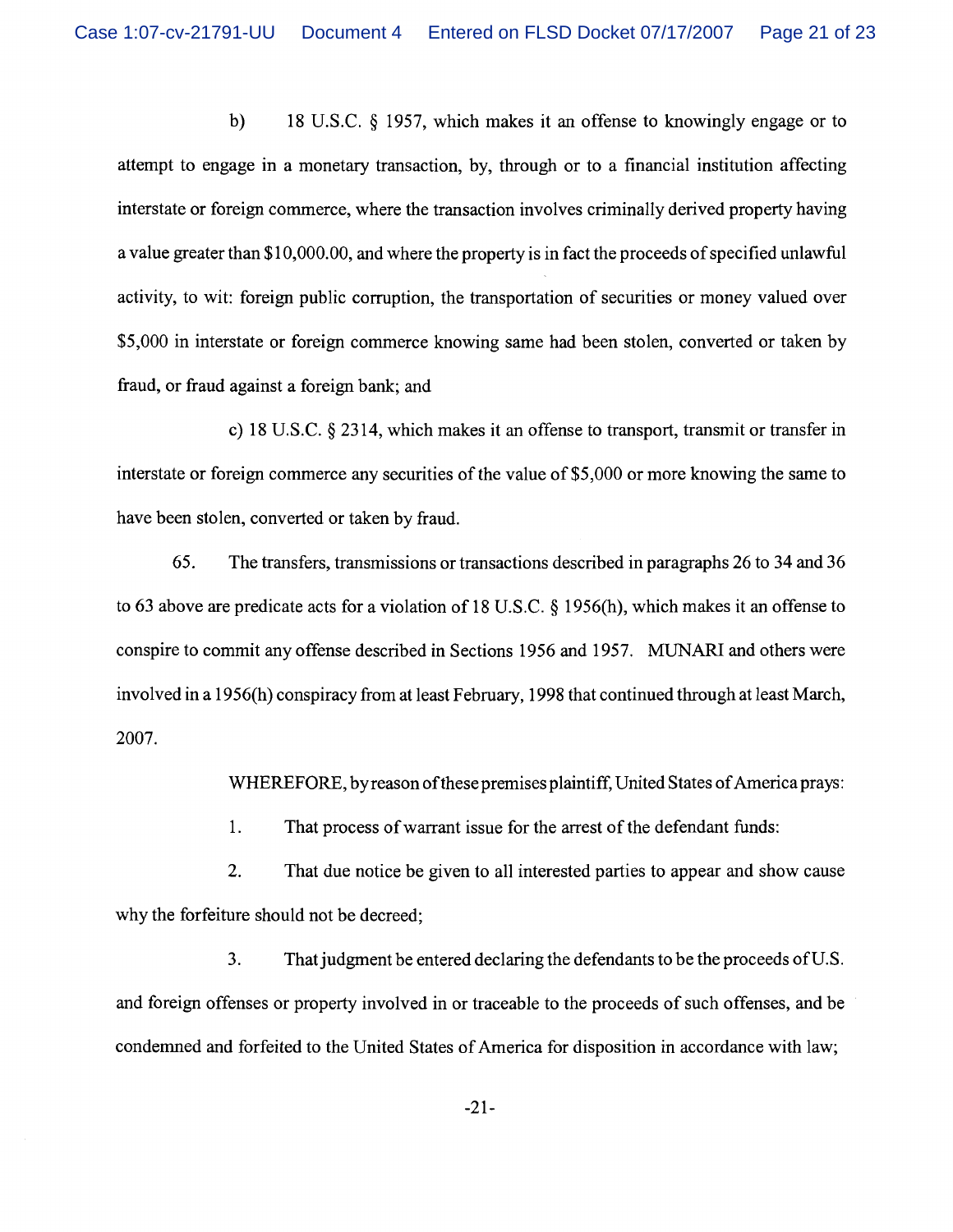4. That this Court grant the United States of America such other reliefthe Court may

deem just and proper, together with the costs and disbursements of this action.

Respectfully submitted,

R. ALEXANDER ACOSTA UNITED STATES ATTORNEY

BY: s/Michelle B. Alvarez MICHELLE B. ALVAREZ ASSISTANT UNITED STATES ATTORNEY Bar No. 615617 99 N.E. 4 Street Miami, Florida 33 132 Tel: (305)961-9088 Fax: (305)536-7599

> RICHARD WEBER, CHIEF ASSET FORFEITURE AND MONEY LAUNDERING SECTION

By: s/Michelle B. Alvarez for A.J. DE KLUIVER, LA BAR #20163 U.S. Department of Justice Criminal Division Asset Forfeiture and Money Laundering Section 1400 New York Avenue, N.W., Suite 10100 Washington, D.C. 20530 (202) 5 14-1263 Attorneys for Plaintiff United States